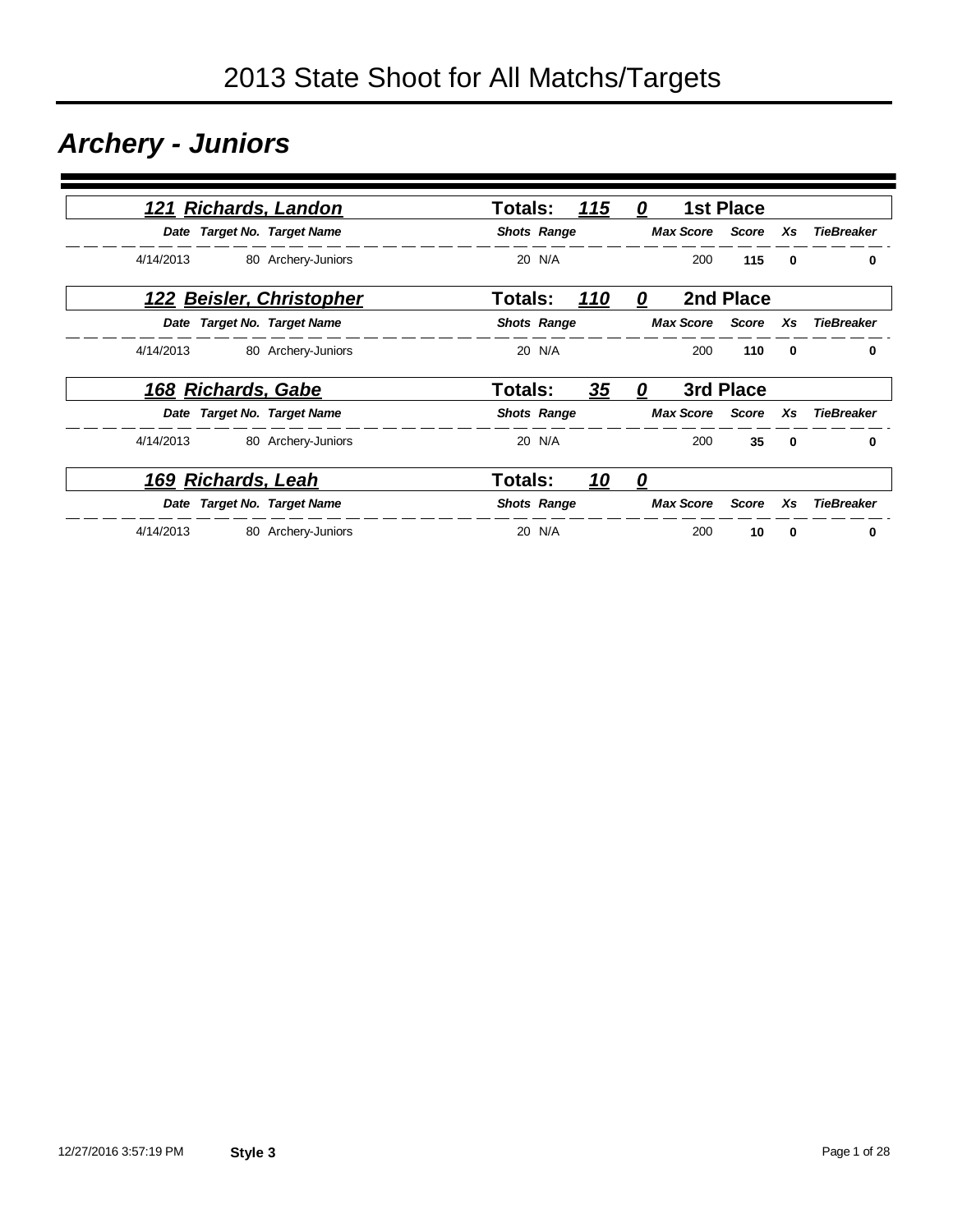### *Archery - Ladies*

|           |                              | <u>153 Johnson, Alisha</u>   | Totals:        |                    | 80        | 0                       |                  | <b>1st Place</b> |          |                   |
|-----------|------------------------------|------------------------------|----------------|--------------------|-----------|-------------------------|------------------|------------------|----------|-------------------|
|           |                              | Date Target No. Target Name  |                | <b>Shots Range</b> |           |                         | <b>Max Score</b> | <b>Score</b>     | Xs       | <b>TieBreaker</b> |
| 4/14/2013 |                              | 90 Archery-Ladies            |                | 20 N/A             |           |                         | 200              | 80               | 0        | 0                 |
|           | 151 Hovanec, Nicki           |                              | <b>Totals:</b> |                    | 70        | 0                       |                  | 2nd Place        |          |                   |
|           |                              | Date Target No. Target Name  |                | <b>Shots Range</b> |           |                         | <b>Max Score</b> | <b>Score</b>     | Xs       | <b>TieBreaker</b> |
| 4/14/2013 |                              | 90 Archery-Ladies            |                | 20 N/A             |           |                         | 200              | 70               | 0        | 0                 |
|           |                              | <u>134 Beisler, Kimberly</u> | <b>Totals:</b> |                    | 60        | 0                       |                  | 3rd Place        |          |                   |
|           |                              | Date Target No. Target Name  |                | <b>Shots Range</b> |           |                         | <b>Max Score</b> | <b>Score</b>     | Xs       | <b>TieBreaker</b> |
| 4/14/2013 |                              | 90 Archery-Ladies            |                | 20 N/A             |           |                         | 200              | 60               | 0        | 0                 |
|           | 117 Poulin, Jessica          |                              | <b>Totals:</b> |                    | 55        | $\boldsymbol{\varrho}$  |                  |                  |          |                   |
|           |                              | Date Target No. Target Name  |                | <b>Shots Range</b> |           |                         | <b>Max Score</b> | <b>Score</b>     | Xs       | <b>TieBreaker</b> |
|           | 4/14/2013                    | 90 Archery-Ladies            |                | 20 N/A             |           |                         | 200              | 55               | 0        | 0                 |
|           | 156 Keener, Shari            |                              | Totals:        |                    | 55        | 0                       |                  |                  |          |                   |
|           |                              | Date Target No. Target Name  |                | <b>Shots Range</b> |           |                         | <b>Max Score</b> | <b>Score</b>     | Xs       | <b>TieBreaker</b> |
|           | 4/14/2013                    | 90 Archery-Ladies            |                | 20 N/A             |           |                         | 200              | 55               | $\bf{0}$ | 0                 |
|           | 143 Prestin, Alice           |                              | <b>Totals:</b> |                    | 35        | $\overline{\mathbf{0}}$ |                  |                  |          |                   |
|           |                              | Date Target No. Target Name  |                | <b>Shots Range</b> |           |                         | <b>Max Score</b> | <b>Score</b>     | Xs       | <b>TieBreaker</b> |
|           | 4/14/2013                    | 90 Archery-Ladies            |                | 20 N/A             |           |                         | 200              | 35               | 0        | 0                 |
|           | <u>124 Nolen, Mary</u>       |                              | <b>Totals:</b> |                    | 30        | $\overline{\mathbf{0}}$ |                  |                  |          |                   |
|           |                              | Date Target No. Target Name  |                | <b>Shots Range</b> |           |                         | <b>Max Score</b> | <b>Score</b>     | Xs       | <b>TieBreaker</b> |
|           | 4/14/2013                    | 90 Archery-Ladies            |                | 20 N/A             |           |                         | 200              | 30               | 0        | 0                 |
|           | <u>158 Beisler, Julia</u>    |                              | <b>Totals:</b> |                    | <u>30</u> | 0                       |                  |                  |          |                   |
|           |                              | Date Target No. Target Name  |                | <b>Shots Range</b> |           |                         | <b>Max Score</b> | <b>Score</b>     | Xs       | <b>TieBreaker</b> |
|           | 4/14/2013                    | 90 Archery-Ladies            |                | 20 N/A             |           |                         | 200              | 30               | 0        | 0                 |
|           |                              | <u>150 Hovanec, Davina</u>   | Totals:        |                    | 25        | $\mathbf{\Omega}$       |                  |                  |          |                   |
|           |                              | Date Target No. Target Name  |                | <b>Shots Range</b> |           |                         | <b>Max Score</b> | <b>Score</b>     | Xs       | <b>TieBreaker</b> |
|           | 4/14/2013                    | 90 Archery-Ladies            |                | 20 N/A             |           |                         | 200              | 25               | 0        | 0                 |
|           | <u>157 Beisler, Patricia</u> |                              | <b>Totals:</b> |                    | 25        | $\mathbf{\Omega}$       |                  |                  |          |                   |
|           |                              | Date Target No. Target Name  |                | <b>Shots Range</b> |           |                         | <b>Max Score</b> | <b>Score</b>     | Xs       | <b>TieBreaker</b> |
| 4/14/2013 |                              | 90 Archery-Ladies            |                | 20 N/A             |           |                         | 200              | 25               | 0        | 0                 |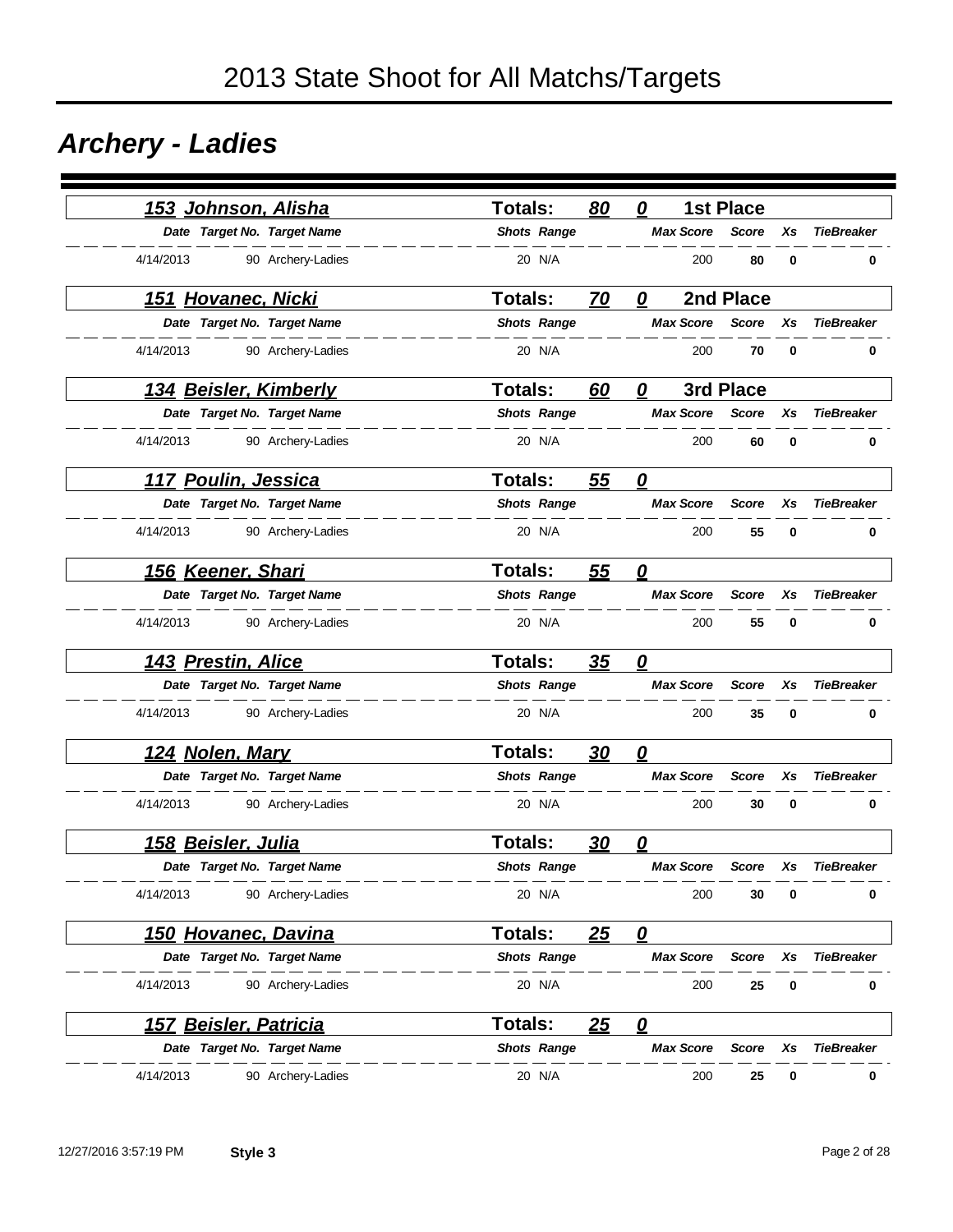| <u> 141 Neeson, Darcie</u> |                             | <b>Totals:</b> |                    | 20         | 0                |              |                         |                   |
|----------------------------|-----------------------------|----------------|--------------------|------------|------------------|--------------|-------------------------|-------------------|
|                            | Date Target No. Target Name |                | <b>Shots Range</b> |            | <b>Max Score</b> | Score        | Xs                      | TieBreaker        |
| 4/14/2013                  | 90 Archery-Ladies           |                | 20 N/A             |            | 200              | 20           | $\mathbf 0$             | 0                 |
| <u>142 Camp, Michele</u>   |                             | <b>Totals:</b> |                    | <u> 15</u> | 0                |              |                         |                   |
|                            | Date Target No. Target Name |                | <b>Shots Range</b> |            | <b>Max Score</b> | Score        | Xs                      | TieBreaker        |
| 4/14/2013                  | 90 Archery-Ladies           |                | 20 N/A             |            | 200              | 15           | $\overline{\mathbf{0}}$ | 0                 |
| 161 Boger, Barb            |                             | <b>Totals:</b> |                    | <u> 10</u> | <u>0</u>         |              |                         |                   |
|                            | Date Target No. Target Name |                | <b>Shots Range</b> |            | <b>Max Score</b> | <b>Score</b> | Xs                      | <b>TieBreaker</b> |
| 4/14/2013                  | 90 Archery-Ladies           |                | 20 N/A             |            | 200              | 10           | $\bf{0}$                | 0                 |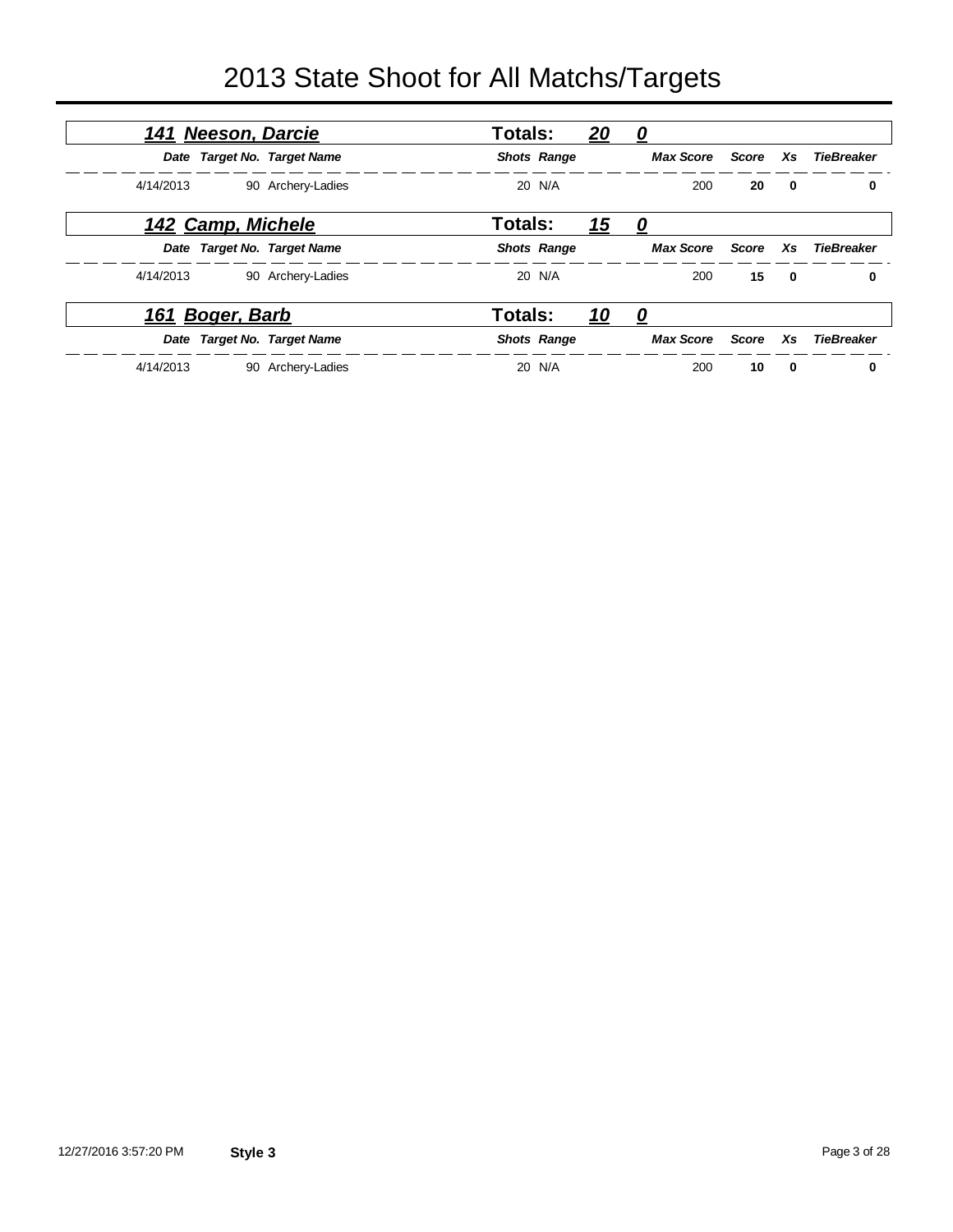### *Archery - Mens*

| 120 Richards, Patrick         | 135<br>Totals:              | 0<br><b>1st Place</b>   |                    |                   |
|-------------------------------|-----------------------------|-------------------------|--------------------|-------------------|
| Date Target No. Target Name   | <b>Shots Range</b>          | <b>Max Score</b>        | <b>Score</b><br>Xs | <b>TieBreaker</b> |
| 4/14/2013<br>100 Archery-Mens | 20 N/A                      | 200                     | 135<br>0           | 0                 |
| 127 Grabowski, Earl           | <b>Totals:</b><br>120       | 2nd Place<br>0          |                    |                   |
| Date Target No. Target Name   | <b>Shots Range</b>          | <b>Max Score</b>        | <b>Score</b><br>Xs | <b>TieBreaker</b> |
| 4/14/2013<br>100 Archery-Mens | 20 N/A                      | 200                     | 120<br>0           | 0                 |
| <u> 103 Fannin, Joe</u>       | <b>Totals:</b><br>105       | 3rd Place<br>0          |                    |                   |
| Date Target No. Target Name   | <b>Shots Range</b>          | <b>Max Score</b>        | <b>Score</b><br>Xs | <b>TieBreaker</b> |
| 4/14/2013<br>100 Archery-Mens | 20 N/A                      | 200                     | 105<br>0           | 0                 |
| <u>154 Johnson, Rick</u>      | <b>Totals:</b><br>100       | $\overline{\mathbf{0}}$ |                    |                   |
| Date Target No. Target Name   | <b>Shots Range</b>          | <b>Max Score</b>        | <b>Score</b><br>Xs | <b>TieBreaker</b> |
| 4/14/2013<br>100 Archery-Mens | 20 N/A                      | 200                     | 100<br>0           | 0                 |
| 116 Hildebrand, Jacob         | <b>Totals:</b><br>95        | 0                       |                    |                   |
| Date Target No. Target Name   | <b>Shots Range</b>          | <b>Max Score</b>        | <b>Score</b><br>Xs | <b>TieBreaker</b> |
| 4/14/2013<br>100 Archery-Mens | 20 N/A                      | 200                     | 95<br>0            | 0                 |
| 123 Nolen, Mike               | <b>Totals:</b><br>95        | 0                       |                    |                   |
| Date Target No. Target Name   | <b>Shots Range</b>          | <b>Max Score</b>        | <b>Score</b><br>Xs | <b>TieBreaker</b> |
| 4/14/2013<br>100 Archery-Mens | 20 N/A                      | 200                     | 95<br>0            | 0                 |
| 112 Stone, Don                | <b>Totals:</b><br>90        | 0                       |                    |                   |
| Date Target No. Target Name   | <b>Shots Range</b>          | <b>Max Score</b>        | <b>Score</b><br>Xs | <b>TieBreaker</b> |
| 4/14/2013<br>100 Archery-Mens | 20 N/A                      | 200                     | 90<br>0            | 0                 |
| 145 Poulin, Troy              | <b>Totals:</b><br><u>70</u> | 0                       |                    |                   |
| Date Target No. Target Name   | <b>Shots Range</b>          | <b>Max Score</b>        | <b>Score</b><br>Xs | <b>TieBreaker</b> |
| 4/14/2013<br>100 Archery-Mens | 20 N/A                      | 200                     | 70<br>0            | $\bf{0}$          |
| <u>129 Tucker, James</u>      | Totals:<br>65               | $\overline{\mathbf{0}}$ |                    |                   |
| Date Target No. Target Name   | <b>Shots Range</b>          | <b>Max Score</b>        | Score<br>Xs        | <b>TieBreaker</b> |
| 4/14/2013<br>100 Archery-Mens | 20 N/A                      | 200                     | 65<br>0            | 0                 |
| 152 Holland, Wes              | <b>Totals:</b><br>60        | $\overline{\mathbf{0}}$ |                    |                   |
| Date Target No. Target Name   | <b>Shots Range</b>          | <b>Max Score</b>        | <b>Score</b><br>Xs | <b>TieBreaker</b> |
| 4/14/2013<br>100 Archery-Mens | 20 N/A                      | 200                     | 60<br>0            | 0                 |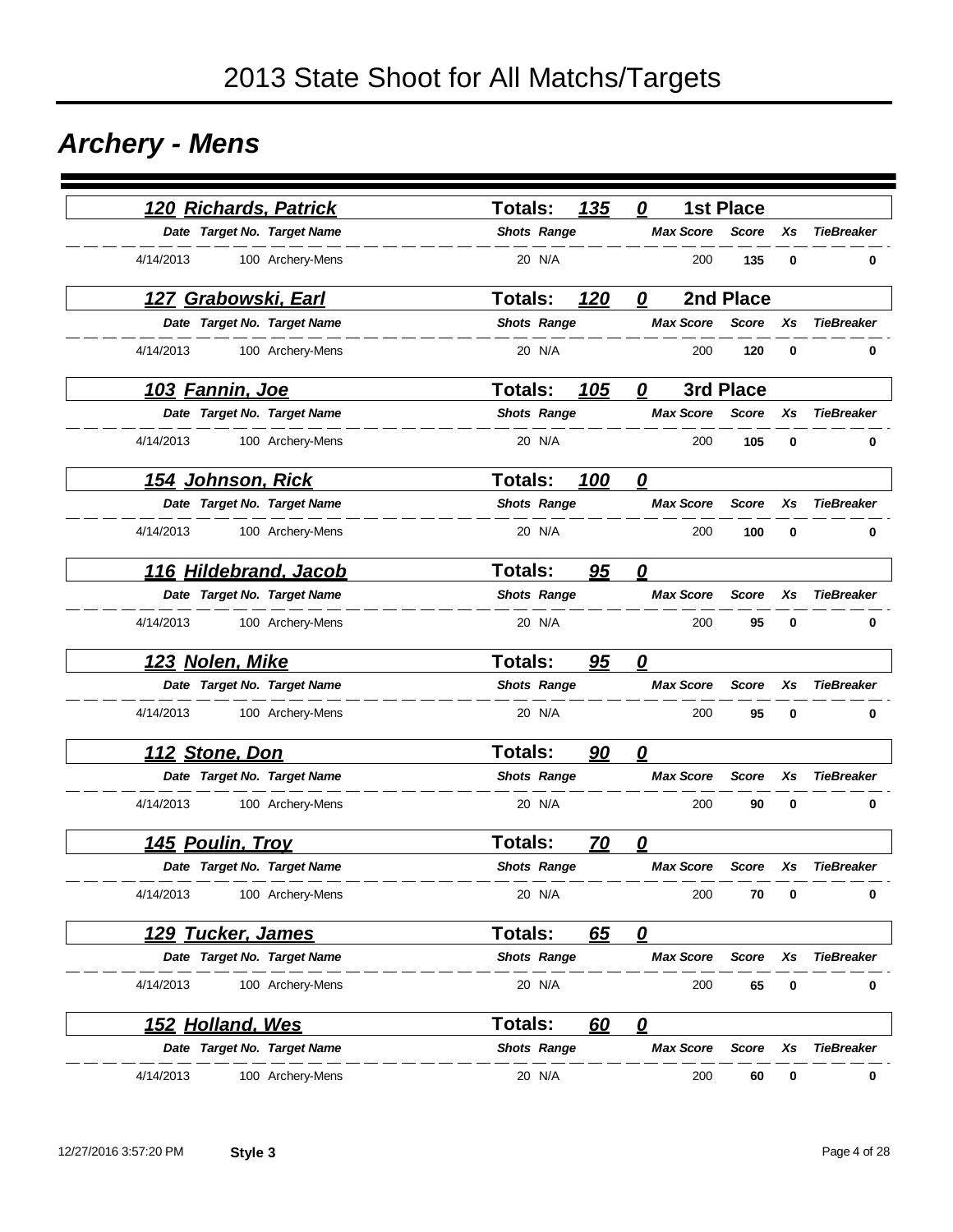| 155 Wilson, Ron              |                  | <b>Totals:</b>     | 50        | $\boldsymbol{0}$        |              |             |                   |
|------------------------------|------------------|--------------------|-----------|-------------------------|--------------|-------------|-------------------|
| Date Target No. Target Name  |                  | <b>Shots Range</b> |           | <b>Max Score</b>        | <b>Score</b> | Xs          | <b>TieBreaker</b> |
| 4/14/2013                    | 100 Archery-Mens | 20 N/A             |           | 200                     | 50           | $\bf{0}$    | 0                 |
| 128 Beisler, Chris           |                  | Totals:            | 50        | $\overline{\mathbf{0}}$ |              |             |                   |
| Date Target No. Target Name  |                  | <b>Shots Range</b> |           | <b>Max Score</b>        | <b>Score</b> | Xs          | <b>TieBreaker</b> |
| 4/14/2013                    | 100 Archery-Mens | 20 N/A             |           | 200                     | 50           | $\bf{0}$    | 0                 |
| <b>Wilkins, Joe</b><br>111   |                  | <b>Totals:</b>     | 45        | $\overline{\mathbf{0}}$ |              |             |                   |
| Date Target No. Target Name  |                  | <b>Shots Range</b> |           | <b>Max Score</b>        | <b>Score</b> | Xs          | <b>TieBreaker</b> |
| 4/14/2013                    | 100 Archery-Mens | 20 N/A             |           | 200                     | 45           | 0           | 0                 |
| 106 Hall, Jack               |                  | Totals:            | 35        | 0                       |              |             |                   |
| Date Target No. Target Name  |                  | <b>Shots Range</b> |           | <b>Max Score</b>        | <b>Score</b> | Xs          | <b>TieBreaker</b> |
| 4/14/2013                    | 100 Archery-Mens | 20 N/A             |           | 200                     | 35           | $\bf{0}$    | 0                 |
| <b>Hildreth, Mike</b><br>171 |                  | <b>Totals:</b>     | 30        | $\overline{\mathbf{0}}$ |              |             |                   |
| Date Target No. Target Name  |                  | <b>Shots Range</b> |           | <b>Max Score</b>        | <b>Score</b> | <b>Xs</b>   | <b>TieBreaker</b> |
| 4/14/2013                    | 100 Archery-Mens | 20 N/A             |           | 200                     | 30           | $\mathbf 0$ | 0                 |
| 113 Starnes, Stanton         |                  | <b>Totals:</b>     | 10        | $\overline{\mathbf{0}}$ |              |             |                   |
| Date Target No. Target Name  |                  | <b>Shots Range</b> |           | <b>Max Score</b>        | <b>Score</b> | Xs          | <b>TieBreaker</b> |
| 4/14/2013                    | 100 Archery-Mens | 20 N/A             |           | 200                     | 10           | $\mathbf 0$ | 0                 |
| 114 Starnes, Zach            |                  | <b>Totals:</b>     | <u>10</u> | 0                       |              |             |                   |
| Date Target No. Target Name  |                  | <b>Shots Range</b> |           | <b>Max Score</b>        | <b>Score</b> | Xs          | <b>TieBreaker</b> |
| 4/14/2013                    | 100 Archery-Mens | 20 N/A             |           | 200                     | 10           | 0           | 0                 |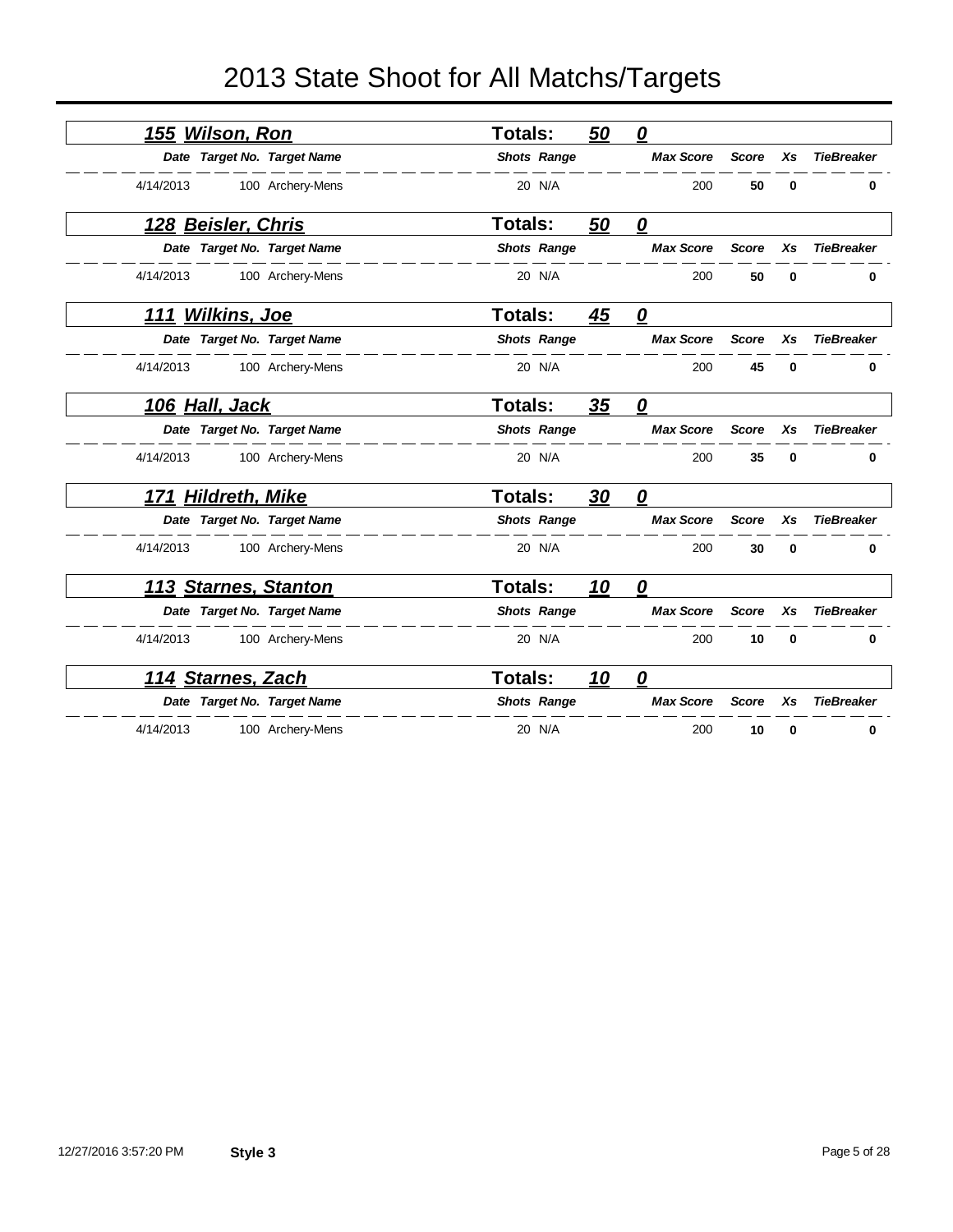# *Caplock - Ladies*

| <u>174 Ingram, Annette</u>   |                   | <b>Totals:</b>     |             | 101 | 1                                 |                  | <b>1st Place</b>        |    |                   |
|------------------------------|-------------------|--------------------|-------------|-----|-----------------------------------|------------------|-------------------------|----|-------------------|
| Date Target No. Target Name  |                   | <b>Shots Range</b> |             |     |                                   | <b>Max Score</b> | <b>Score</b>            | Xs | <b>TieBreaker</b> |
| 4/14/2013                    | 141 Bear-711      |                    | 5 50 Yards  |     |                                   | 50               | 24                      | 0  | 145               |
| 4/14/2013<br>481             | Woodchuck-201     |                    | 5 25 Yards  |     |                                   | 50               | 40                      | 0  | 8                 |
| 4/14/2013                    | 401 RB100         | 5                  | 100 Yards   |     |                                   | 50               | 37                      | 1  | 160               |
| 142 Camp, Michele            |                   | <b>Totals:</b>     |             | 97  | 0                                 |                  | 2nd Place               |    |                   |
| Date Target No. Target Name  |                   | <b>Shots Range</b> |             |     |                                   | <b>Max Score</b> | <b>Score</b>            | Xs | <b>TieBreaker</b> |
| 4/13/2013                    | 141 Bear-711      |                    | 5 50 Yards  |     |                                   | 50               | 28                      | 0  | 160               |
| 4/13/2013                    | 481 Woodchuck-201 | 5                  | 25 Yards    |     |                                   | 50               | 39                      | 0  | 50                |
| 4/14/2013                    | 401 RB100         | 5                  | 100 Yards   |     |                                   | 50               | 30                      | 0  | 200               |
| 101 Henderson, Margret       |                   | <b>Totals:</b>     |             | 94  | 0                                 |                  | 3rd Place               |    |                   |
| Date Target No. Target Name  |                   | <b>Shots Range</b> |             |     |                                   | <b>Max Score</b> | <b>Score</b>            | Xs | <b>TieBreaker</b> |
| 4/13/2013                    | 141 Bear-711      |                    | 5 50 Yards  |     |                                   | 50               | 32                      | 0  | 40                |
| 4/13/2013<br>481             | Woodchuck-201     | 5                  | 25 Yards    |     |                                   | 50               | 44                      | 0  | 63                |
| 4/14/2013                    | 401 RB100         |                    | 5 100 Yards |     |                                   | 50               | 18                      | 0  | 184               |
| 150 Hovanec, Davina          |                   | <b>Totals:</b>     |             | 92  | $\boldsymbol{\varrho}$            |                  |                         |    |                   |
| Date Target No. Target Name  |                   | <b>Shots Range</b> |             |     |                                   | <b>Max Score</b> | <b>Score</b>            | Xs | <b>TieBreaker</b> |
| 4/14/2013                    | 141 Bear-711      |                    | 5 50 Yards  |     |                                   | 50               | 37                      | 0  | 195               |
| 4/14/2013<br>481             | Woodchuck-201     | 5                  | 25 Yards    |     |                                   | 50               | 31                      | 0  | 134               |
| 4/14/2013                    | 401 RB100         |                    | 5 100 Yards |     |                                   | 50               | 24                      | 0  | 190               |
| <u>138 Fulbright, Glynda</u> |                   | <b>Totals:</b>     |             | 90  | $\overline{\boldsymbol{\varrho}}$ |                  |                         |    |                   |
| Date Target No. Target Name  |                   | <b>Shots Range</b> |             |     |                                   | <b>Max Score</b> | <b>Score</b>            | Xs | <b>TieBreaker</b> |
| 4/14/2013                    | 141 Bear-711      |                    | 5 50 Yards  |     |                                   | 50               | 21                      | 0  | 164               |
| 4/14/2013<br>481             | Woodchuck-201     |                    | 5 25 Yards  |     |                                   | 50               | 38                      | 0  | 75                |
| 4/14/2013                    | 401 RB100         |                    | 5 100 Yards |     |                                   | 50               | 31                      | 0  | 151               |
| 117 Poulin, Jessica          |                   | <b>Totals:</b>     |             | 84  | 0                                 |                  |                         |    |                   |
| Date Target No. Target Name  |                   | <b>Shots Range</b> |             |     |                                   | <b>Max Score</b> | <b>Score</b>            | Xs | <b>TieBreaker</b> |
| 4/13/2013<br>141             | <b>Bear-711</b>   |                    | 5 50 Yards  |     |                                   | 50               | 32                      | 0  | 76                |
| 4/13/2013<br>481             | Woodchuck-201     | 5                  | 25 Yards    |     |                                   | 50               | 36                      | 0  | 55                |
| 4/14/2013                    | 401 RB100         | 5                  | 100 Yards   |     |                                   | 50               | 16                      | 0  | 9999              |
| <b>119 Fortner, Cindy</b>    |                   | <b>Totals:</b>     |             | 74  | 1                                 |                  |                         |    |                   |
| Date Target No. Target Name  |                   | <b>Shots Range</b> |             |     |                                   | <b>Max Score</b> | <b>Score</b>            | Xs | <b>TieBreaker</b> |
| 4/14/2013                    | 141 Bear-711      |                    | 5 50 Yards  |     |                                   | 50               | 17                      | 0  | 180               |
| 4/13/2013                    | 481 Woodchuck-201 |                    | 5 25 Yards  |     |                                   | 50               | 50                      | 1  | 141               |
| 4/13/2013                    | 401 RB100         |                    | 5 100 Yards |     |                                   | 50               | $\overline{\mathbf{r}}$ | 0  | 9999              |
| 134 Beisler, Kimberly        |                   | <b>Totals:</b>     |             | 63  | $\overline{\mathbf{0}}$           |                  |                         |    |                   |
| Date Target No. Target Name  |                   | <b>Shots Range</b> |             |     |                                   | <b>Max Score</b> | <b>Score</b>            | Xs | <b>TieBreaker</b> |
| 4/14/2013                    | 141 Bear-711      |                    | 5 50 Yards  |     |                                   | 50               | 14                      | 0  | 210               |
| 4/14/2013<br>481             | Woodchuck-201     | 5                  | 25 Yards    |     |                                   | 50               | 35                      | 0  | 140               |
| 4/14/2013                    | 401 RB100         |                    | 5 100 Yards |     |                                   | 50               | 14                      | 0  | 9999              |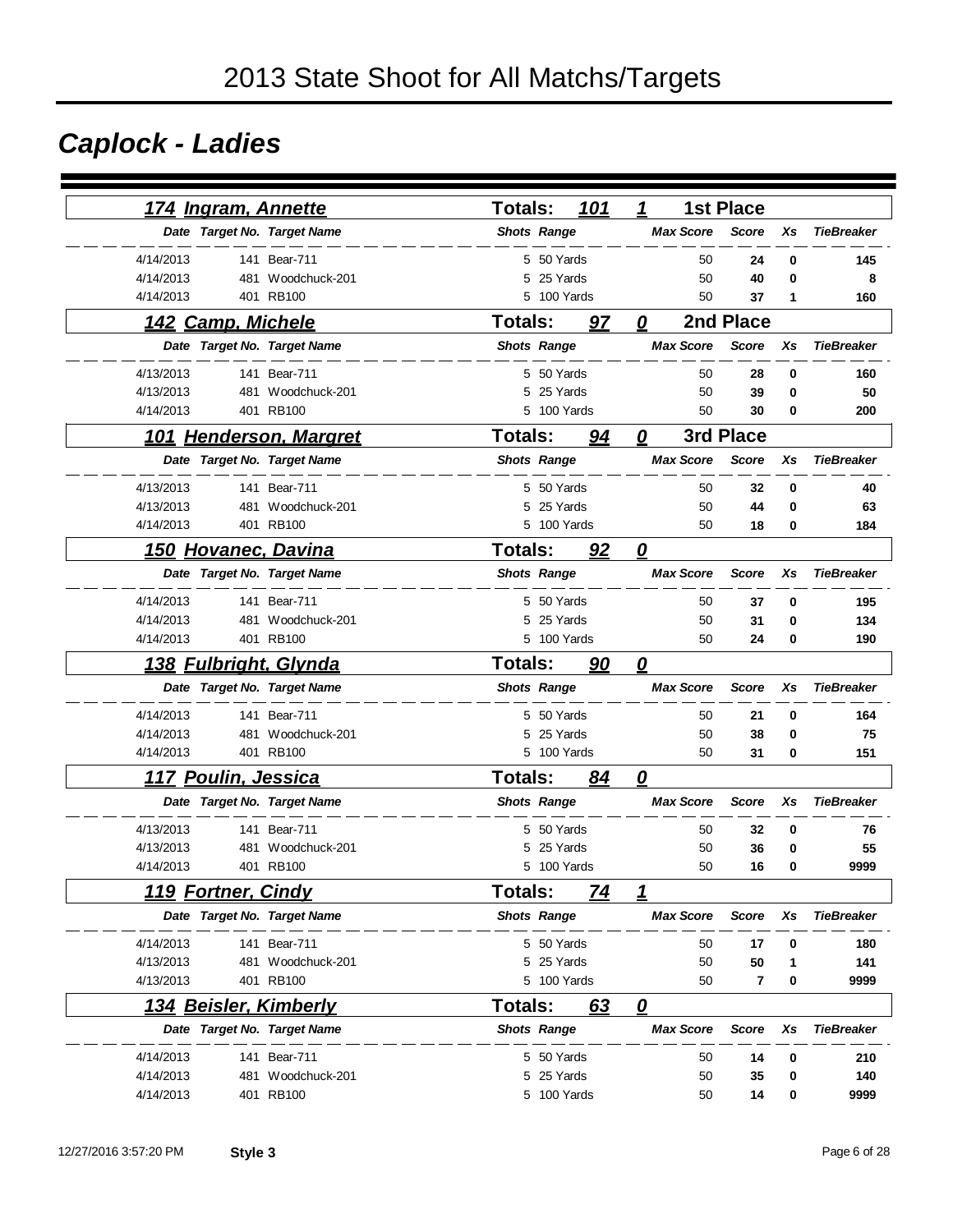|           | 141 Neeson, Darcie |                             | Totals: |                    | 62 | <u>0</u>         |              |          |                   |
|-----------|--------------------|-----------------------------|---------|--------------------|----|------------------|--------------|----------|-------------------|
|           |                    | Date Target No. Target Name |         | <b>Shots Range</b> |    | <b>Max Score</b> | <b>Score</b> | Xs       | <b>TieBreaker</b> |
| 4/14/2013 |                    | 141 Bear-711                |         | 5 50 Yards         |    | 50               | 28           | 0        | 9999              |
| 4/13/2013 | 481                | Woodchuck-201               |         | 5 25 Yards         |    | 50               | 27           | 0        | 114               |
| 4/14/2013 |                    | 401 RB100                   |         | 5 100 Yards        |    | 50               | 7            | $\bf{0}$ | 9999              |
|           |                    | 172 Hildreth, Stephanie     | Totals: |                    | 55 | 0                |              |          |                   |
|           |                    | Date Target No. Target Name |         | <b>Shots Range</b> |    | <b>Max Score</b> | <b>Score</b> | Xs       | <b>TieBreaker</b> |
| 4/14/2013 |                    | 141 Bear-711                |         | 5 50 Yards         |    | 50               | 18           | 0        | 175               |
| 4/14/2013 |                    | 481 Woodchuck-201           |         | 5 25 Yards         |    | 50               | 37           | 0        | 100               |
| 4/14/2013 |                    | 401 RB100                   |         | 5 100 Yards        |    | 50               | 0            | 0        | 9999              |
|           | 104 Cox, Serri     |                             | Totals: |                    | 34 | 0                |              |          |                   |
|           |                    | Date Target No. Target Name |         | <b>Shots Range</b> |    | <b>Max Score</b> | <b>Score</b> | Xs       | <b>TieBreaker</b> |
| 4/13/2013 |                    | 141 Bear-711                |         | 5 50 Yards         |    | 50               | 17           | $\Omega$ | 230               |
| 4/13/2013 | 481                | Woodchuck-201               |         | 5 25 Yards         |    | 50               | 17           | $\Omega$ | 155               |
| 4/14/2013 |                    | 401 RB100                   |         | 5 100 Yards        |    | 50               | $\bf{0}$     | $\bf{0}$ | 9999              |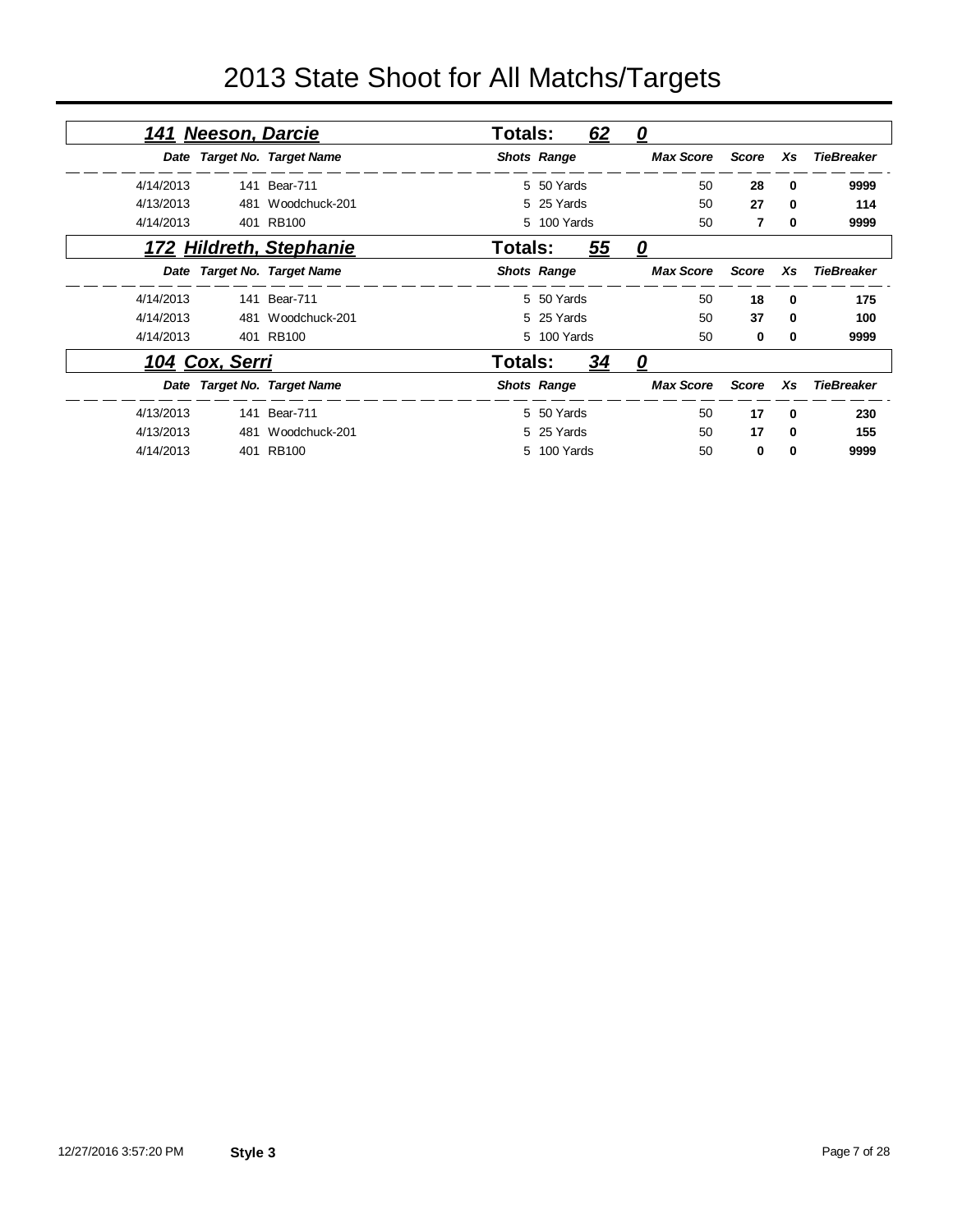# *Caplock - Mens*

| <u> 107 Jenkins, Tim</u> |                             | <b>Totals:</b>     | 114         | $\boldsymbol{2}$        | <b>1st Place</b> |    |                   |
|--------------------------|-----------------------------|--------------------|-------------|-------------------------|------------------|----|-------------------|
|                          | Date Target No. Target Name | <b>Shots Range</b> |             | <b>Max Score</b>        | <b>Score</b>     | Xs | <b>TieBreaker</b> |
| 4/13/2013                | 140 Bear-711                |                    | 5 50 Yards  | 50                      | 38               | 2  | 95                |
| 4/13/2013                | 480 Woodchuck-201           | 5                  | 25 Yards    | 50                      | 43               | 0  | 60                |
| 4/13/2013                | 400 RB100                   | 5                  | 100 Yards   | 50                      | 33               | 0  | 145               |
| <u>126 Thompson, Bud</u> |                             | <b>Totals:</b>     | 108         | 0                       | 2nd Place        |    |                   |
|                          | Date Target No. Target Name | <b>Shots Range</b> |             | <b>Max Score</b>        | <b>Score</b>     | Xs | <b>TieBreaker</b> |
| 4/14/2013                | 140 Bear-711                |                    | 5 50 Yards  | 50                      | 38               | 0  | 128               |
| 4/13/2013                | 480 Woodchuck-201           | 5                  | 25 Yards    | 50                      | 36               | 0  | 145               |
| 4/14/2013                | 400 RB100                   |                    | 5 100 Yards | 50                      | 34               | 0  | 140               |
| <u> 130 Septon, Greg</u> |                             | <b>Totals:</b>     | 100         | 0                       | 3rd Place        |    |                   |
|                          | Date Target No. Target Name | <b>Shots Range</b> |             | <b>Max Score</b>        | <b>Score</b>     | Xs | <b>TieBreaker</b> |
| 4/13/2013                | 140 Bear-711                |                    | 5 50 Yards  | 50                      | 37               | 0  | 110               |
| 4/14/2013                | 480 Woodchuck-201           |                    | 5 25 Yards  | 50                      | 40               | 0  | 40                |
| 4/13/2013                | 400 RB100                   |                    | 5 100 Yards | 50                      | 23               | 0  | 175               |
| 131                      | Derrenbacker, Jim           | <b>Totals:</b>     | 99          | $\overline{\mathbf{0}}$ |                  |    |                   |
|                          | Date Target No. Target Name | <b>Shots Range</b> |             | <b>Max Score</b>        | <b>Score</b>     | Xs | <b>TieBreaker</b> |
| 4/13/2013                | 140 Bear-711                |                    | 5 50 Yards  | 50                      | 26               | 0  | 95                |
| 4/13/2013                | 480 Woodchuck-201           |                    | 5 25 Yards  | 50                      | 44               | 0  | 143               |
| 4/13/2013                | 400 RB100                   |                    | 5 100 Yards | 50                      | 29               | 0  | 162               |
| 110                      | <b>Bazemore, David</b>      | <b>Totals:</b>     | 97          | 1                       |                  |    |                   |
|                          | Date Target No. Target Name | <b>Shots Range</b> |             | <b>Max Score</b>        | <b>Score</b>     | Xs | <b>TieBreaker</b> |
| 4/14/2013                | 140 Bear-711                |                    | 5 50 Yards  | 50                      | 18               | 1  | 151               |
| 4/14/2013                | 480 Woodchuck-201           | 5                  | 25 Yards    | 50                      | 41               | 0  | 79                |
| 4/14/2013                | 400 RB100                   |                    | 5 100 Yards | 50                      | 38               | 0  | 123               |
| <b>149 Swartz, Ken</b>   |                             | <b>Totals:</b>     | 96          | 0                       |                  |    |                   |
|                          | Date Target No. Target Name | <b>Shots Range</b> |             | <b>Max Score</b>        | <b>Score</b>     | Xs | <b>TieBreaker</b> |
| 4/13/2013                | 140 Bear-711                |                    | 5 50 Yards  | 50                      | 36               | 0  | 189               |
| 4/13/2013                | 480 Woodchuck-201           | 5                  | 25 Yards    | 50                      | 43               | 0  | 45                |
| 4/13/2013                | 400 RB100                   |                    | 5 100 Yards | 50                      | 17               | 0  | 175               |
| 112 Stone, Don           |                             | Totals:            | 95          | 0                       |                  |    |                   |
|                          | Date Target No. Target Name | <b>Shots Range</b> |             | <b>Max Score</b>        | <b>Score</b>     | Xs | <b>TieBreaker</b> |
| 4/14/2013                | 140 Bear-711                |                    | 5 50 Yards  | 50                      | 34               | 0  | 110               |
| 4/13/2013                | 480 Woodchuck-201           |                    | 5 25 Yards  | 50                      | 34               | 0  | 168               |
| 4/13/2013                | 400 RB100                   |                    | 5 100 Yards | 50                      | 27               | 0  | 170               |
| <u>145 Poulin, Troy</u>  |                             | <b>Totals:</b>     | 93          | $\overline{\mathbf{0}}$ |                  |    |                   |
|                          | Date Target No. Target Name | <b>Shots Range</b> |             | <b>Max Score</b>        | <b>Score</b>     | Xs | <b>TieBreaker</b> |
| 4/14/2013                | 140 Bear-711                |                    | 5 50 Yards  | 50                      | 35               | 0  | 145               |
| 4/13/2013                | 480 Woodchuck-201           |                    | 5 25 Yards  | 50                      | 45               | 0  | 80                |
| 4/13/2013                | 400 RB100                   |                    | 5 100 Yards | 50                      | 13               | 0  | 183               |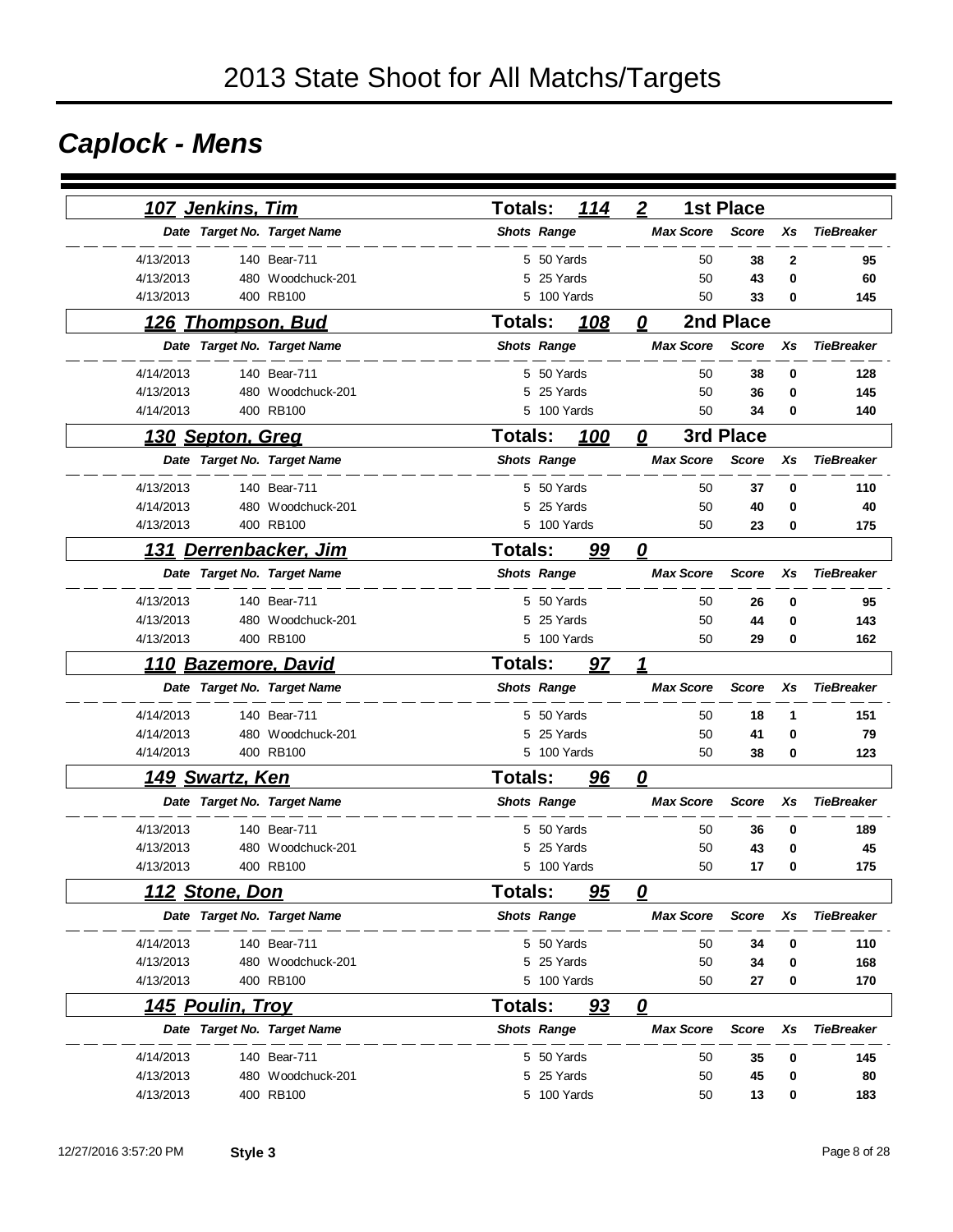| <u>146 McGill, John</u>     |                   | <b>Totals:</b> |                    | 92        | $\mathbf{\Omega}$       |              |    |                   |
|-----------------------------|-------------------|----------------|--------------------|-----------|-------------------------|--------------|----|-------------------|
| Date Target No. Target Name |                   |                | <b>Shots Range</b> |           | <b>Max Score</b>        | <b>Score</b> | Xs | <b>TieBreaker</b> |
| 4/13/2013                   | 140 Bear-711      |                | 5 50 Yards         |           | 50                      | 40           | 0  | 160               |
| 4/13/2013                   | 480 Woodchuck-201 |                | 5 25 Yards         |           | 50                      | 41           | 0  | 128               |
| 4/13/2013                   | 400 RB100         |                | 5 100 Yards        |           | 50                      | 11           | 0  | 210               |
| 116 Hildebrand, Jacob       |                   | <b>Totals:</b> |                    | 89        | 0                       |              |    |                   |
| Date Target No. Target Name |                   |                | <b>Shots Range</b> |           | <b>Max Score</b>        | <b>Score</b> | Xs | <b>TieBreaker</b> |
| 4/13/2013                   | 140 Bear-711      |                | 5 50 Yards         |           | 50                      | 29           | 0  | 97                |
| 4/13/2013                   | 480 Woodchuck-201 | 5              | 25 Yards           |           | 50                      | 37           | 0  | 157               |
| 4/13/2013                   | 400 RB100         |                | 5 100 Yards        |           | 50                      | 23           | 0  | 180               |
| <u>113 Starnes, Stanton</u> |                   | <b>Totals:</b> |                    | 89        | 0                       |              |    |                   |
| Date Target No. Target Name |                   |                | <b>Shots Range</b> |           | <b>Max Score</b>        | <b>Score</b> | Xs | <b>TieBreaker</b> |
| 4/14/2013                   | 140 Bear-711      |                | 5 50 Yards         |           | 50                      | 35           | 0  | 145               |
| 4/13/2013                   | 480 Woodchuck-201 |                | 5 25 Yards         |           | 50                      | 41           | 0  | 75                |
| 4/14/2013                   | 400 RB100         |                | 5 100 Yards        |           | 50                      | 13           | 0  | 176               |
| 159 Hull, Jim               |                   | <b>Totals:</b> |                    | 86        | 0                       |              |    |                   |
| Date Target No. Target Name |                   |                | <b>Shots Range</b> |           | <b>Max Score</b>        | <b>Score</b> | Xs | <b>TieBreaker</b> |
| 4/13/2013                   | 140 Bear-711      |                | 5 50 Yards         |           | 50                      | 22           | 0  | 245               |
| 4/13/2013                   | 480 Woodchuck-201 | 5              | 25 Yards           |           | 50                      | 38           | 0  | 55                |
| 4/13/2013                   | 400 RB100         | 5.             | 100 Yards          |           | 50                      | 26           | 0  | 150               |
|                             |                   |                |                    |           |                         |              |    |                   |
| 166 Dunn, Michael           |                   | <b>Totals:</b> |                    | 84        | 1                       |              |    |                   |
| Date Target No. Target Name |                   |                | <b>Shots Range</b> |           | <b>Max Score</b>        | <b>Score</b> | Xs | <b>TieBreaker</b> |
| 4/14/2013                   | 140 Bear-711      |                | 5 50 Yards         |           | 50                      | 49           | 1  | 58                |
| 4/14/2013                   | 480 Woodchuck-201 | 5.             | 25 Yards           |           | 50                      | 30           | 0  | 126               |
| 4/14/2013                   | 400 RB100         |                | 5 100 Yards        |           | 50                      | 5            | 0  | 9999              |
| 133 Beisler, Greg           |                   | <b>Totals:</b> |                    | 80        | $\boldsymbol{\varrho}$  |              |    |                   |
| Date Target No. Target Name |                   |                | <b>Shots Range</b> |           | <b>Max Score</b>        | <b>Score</b> | Xs | <b>TieBreaker</b> |
| 4/14/2013                   | 140 Bear-711      |                | 5 50 Yards         |           | 50                      | 21           | 0  | 140               |
| 4/14/2013                   | 480 Woodchuck-201 | 5              | 25 Yards           |           | 50                      | 23           | 0  | 277               |
| 4/14/2013                   | 400 RB100         |                | 5 100 Yards        |           | 50                      | 36           | 0  | 150               |
| <u> 105 Foley, Mike</u>     |                   | Totals:        |                    | <u>78</u> | <u>0</u>                |              |    |                   |
| Date Target No. Target Name |                   |                | <b>Shots Range</b> |           | <b>Max Score</b>        | <b>Score</b> | Xs | <b>TieBreaker</b> |
| 4/14/2013                   | 140 Bear-711      |                | 5 50 Yards         |           | 50                      | 24           | 0  | 137               |
| 4/13/2013                   | 480 Woodchuck-201 |                | 5 25 Yards         |           | 50                      | 29           | 0  | 130               |
| 4/14/2013                   | 400 RB100         |                | 5 100 Yards        |           | 50                      | 25           | 0  | 210               |
| <u>106 Hall, Jack</u>       |                   | Totals:        |                    | 77        | $\overline{\mathbf{0}}$ |              |    |                   |
| Date Target No. Target Name |                   |                | <b>Shots Range</b> |           | <b>Max Score</b>        | <b>Score</b> | Xs | <b>TieBreaker</b> |
| 4/13/2013                   | 140 Bear-711      |                | 5 50 Yards         |           | 50                      | 27           | 0  | 135               |
| 4/14/2013                   | 480 Woodchuck-201 |                | 5 25 Yards         |           | 50                      | 29           | 0  | 100               |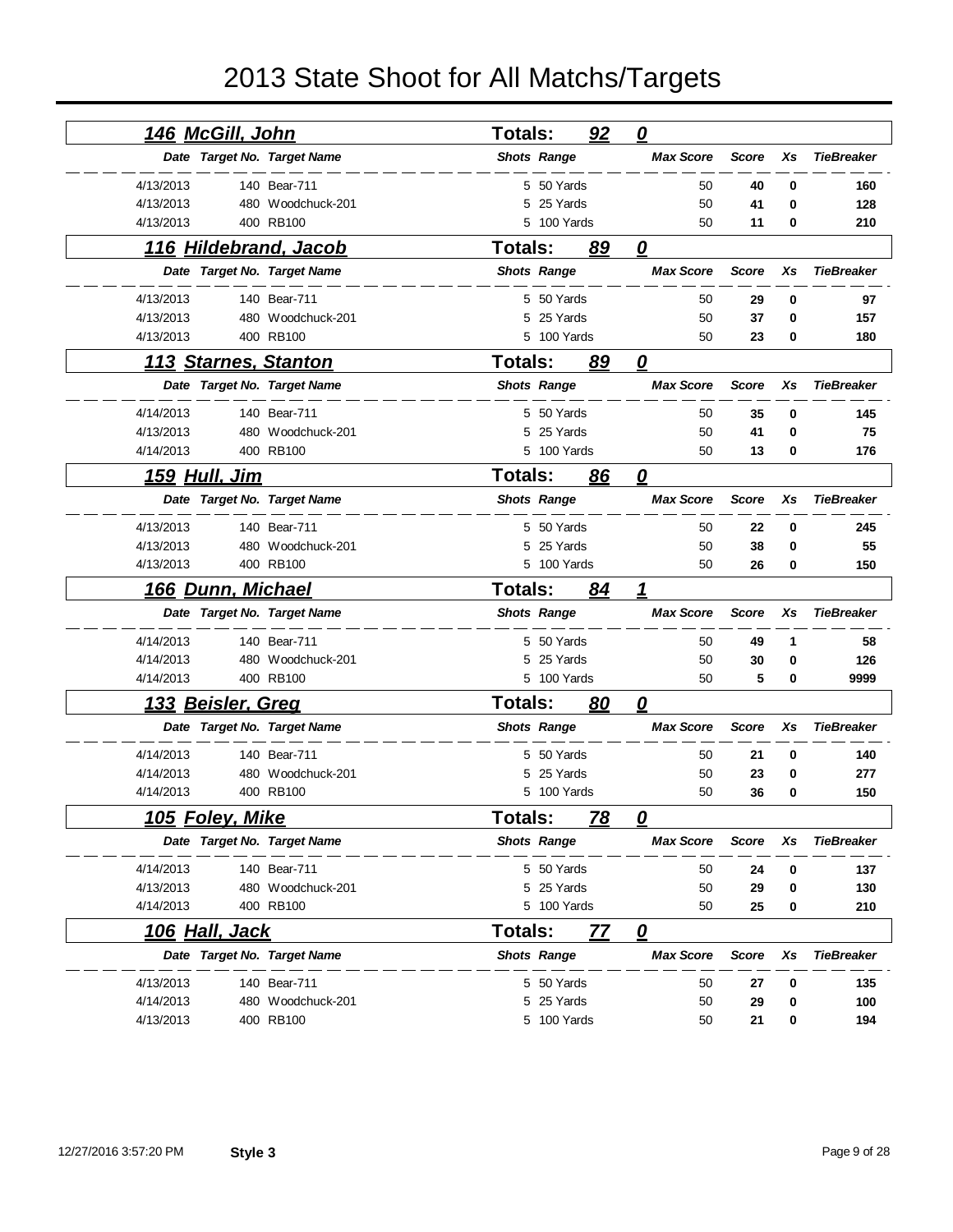| <u>129 Tucker, James</u>    |                   | <b>Totals:</b> |                    | 77        | $\mathbf{\Omega}$       |              |    |                   |
|-----------------------------|-------------------|----------------|--------------------|-----------|-------------------------|--------------|----|-------------------|
| Date Target No. Target Name |                   |                | <b>Shots Range</b> |           | <b>Max Score</b>        | <b>Score</b> | Xs | <b>TieBreaker</b> |
| 4/13/2013                   | 140 Bear-711      |                | 5 50 Yards         |           | 50                      | 29           | 0  | 125               |
| 4/13/2013                   | 480 Woodchuck-201 |                | 5 25 Yards         |           | 50                      | 30           | 0  | 144               |
| 4/13/2013                   | 400 RB100         |                | 5 100 Yards        |           | 50                      | 18           | 0  | 9999              |
| <u>132 Shafer, John</u>     |                   | <b>Totals:</b> |                    | 75        | 0                       |              |    |                   |
| Date Target No. Target Name |                   |                | <b>Shots Range</b> |           | <b>Max Score</b>        | <b>Score</b> | Xs | <b>TieBreaker</b> |
| 4/14/2013                   | 140 Bear-711      |                | 5 50 Yards         |           | 50                      | 24           | 0  | 134               |
| 4/13/2013                   | 480 Woodchuck-201 | 5              | 25 Yards           |           | 50                      | 28           | 0  | 153               |
| 4/13/2013                   | 400 RB100         |                | 5 100 Yards        |           | 50                      | 23           | 0  | 135               |
| 164 Bradley, Harry          |                   | <b>Totals:</b> |                    | 68        | 0                       |              |    |                   |
| Date Target No. Target Name |                   |                | <b>Shots Range</b> |           | <b>Max Score</b>        | <b>Score</b> | Xs | <b>TieBreaker</b> |
| 4/13/2013                   | 140 Bear-711      |                | 5 50 Yards         |           | 50                      | 18           | 0  | 120               |
| 4/13/2013                   | 480 Woodchuck-201 |                | 5 25 Yards         |           | 50                      | 25           | 0  | 90                |
| 4/14/2013                   | 400 RB100         |                | 5 100 Yards        |           | 50                      | 25           | 0  | 215               |
| <u>118 Fortner, Robin</u>   |                   | <b>Totals:</b> |                    | 66        | 0                       |              |    |                   |
| Date Target No. Target Name |                   |                | <b>Shots Range</b> |           | <b>Max Score</b>        | <b>Score</b> | Xs | <b>TieBreaker</b> |
| 4/14/2013                   | 140 Bear-711      |                | 5 50 Yards         |           | 50                      | 28           | 0  | 124               |
| 4/13/2013                   | 480 Woodchuck-201 | 5              | 25 Yards           |           | 50                      | 33           | 0  | 115               |
| 4/13/2013                   | 400 RB100         |                | 5 100 Yards        |           | 50                      | 5            | 0  | 9999              |
| 120 Richards, Patrick       |                   | <b>Totals:</b> |                    | 65        | 1                       |              |    |                   |
|                             |                   |                |                    |           |                         |              |    |                   |
| Date Target No. Target Name |                   |                | <b>Shots Range</b> |           | <b>Max Score</b>        | <b>Score</b> | Xs | <b>TieBreaker</b> |
| 4/13/2013                   | 140 Bear-711      |                | 5 50 Yards         |           | 50                      | 23           | 1  | 125               |
| 4/13/2013                   | 480 Woodchuck-201 | 5              | 25 Yards           |           | 50                      | 29           | 0  | 90                |
| 4/14/2013                   | 400 RB100         |                | 5 100 Yards        |           | 50                      | 13           | 0  | 187               |
| <u>171 Hildreth, Mike</u>   |                   | <b>Totals:</b> |                    | <u>42</u> | $\boldsymbol{\varrho}$  |              |    |                   |
| Date Target No. Target Name |                   |                | <b>Shots Range</b> |           | <b>Max Score</b>        | <b>Score</b> | Xs | <b>TieBreaker</b> |
| 4/14/2013                   | 140 Bear-711      |                | 5 50 Yards         |           | 50                      | 4            | 0  | 170               |
| 4/14/2013                   | 480 Woodchuck-201 | 5              | 25 Yards           |           | 50                      | 38           | 0  | 65                |
| 4/14/2013                   | 400 RB100         |                | 5 100 Yards        |           | 50                      | 0            | 0  | 9999              |
| <u>115  Thebeau, Gordon</u> |                   | Totals:        |                    | <u>36</u> | 0                       |              |    |                   |
| Date Target No. Target Name |                   |                | <b>Shots Range</b> |           | <b>Max Score</b>        | Score        | Xs | <b>TieBreaker</b> |
| 4/13/2013                   | 140 Bear-711      |                | 5 50 Yards         |           | 50                      | 12           | 0  | 265               |
| 4/13/2013                   | 480 Woodchuck-201 |                | 5 25 Yards         |           | 50                      | 15           | 0  | 187               |
| 4/13/2013                   | 400 RB100         |                | 5 100 Yards        |           | 50                      | 9            | 0  | 9999              |
| <u>137 Fulbright, Greg</u>  |                   | Totals:        |                    | <u>34</u> | $\overline{\mathbf{0}}$ |              |    |                   |
| Date Target No. Target Name |                   |                | <b>Shots Range</b> |           | <b>Max Score</b>        | <b>Score</b> | Xs | <b>TieBreaker</b> |
| 4/14/2013                   | 140 Bear-711      |                | 5 50 Yards         |           | 50                      | 18           | 0  | 126               |
| 4/20/2013                   | 480 Woodchuck-201 |                | 5 25 Yards         |           | 50                      | 0            | 0  | 0                 |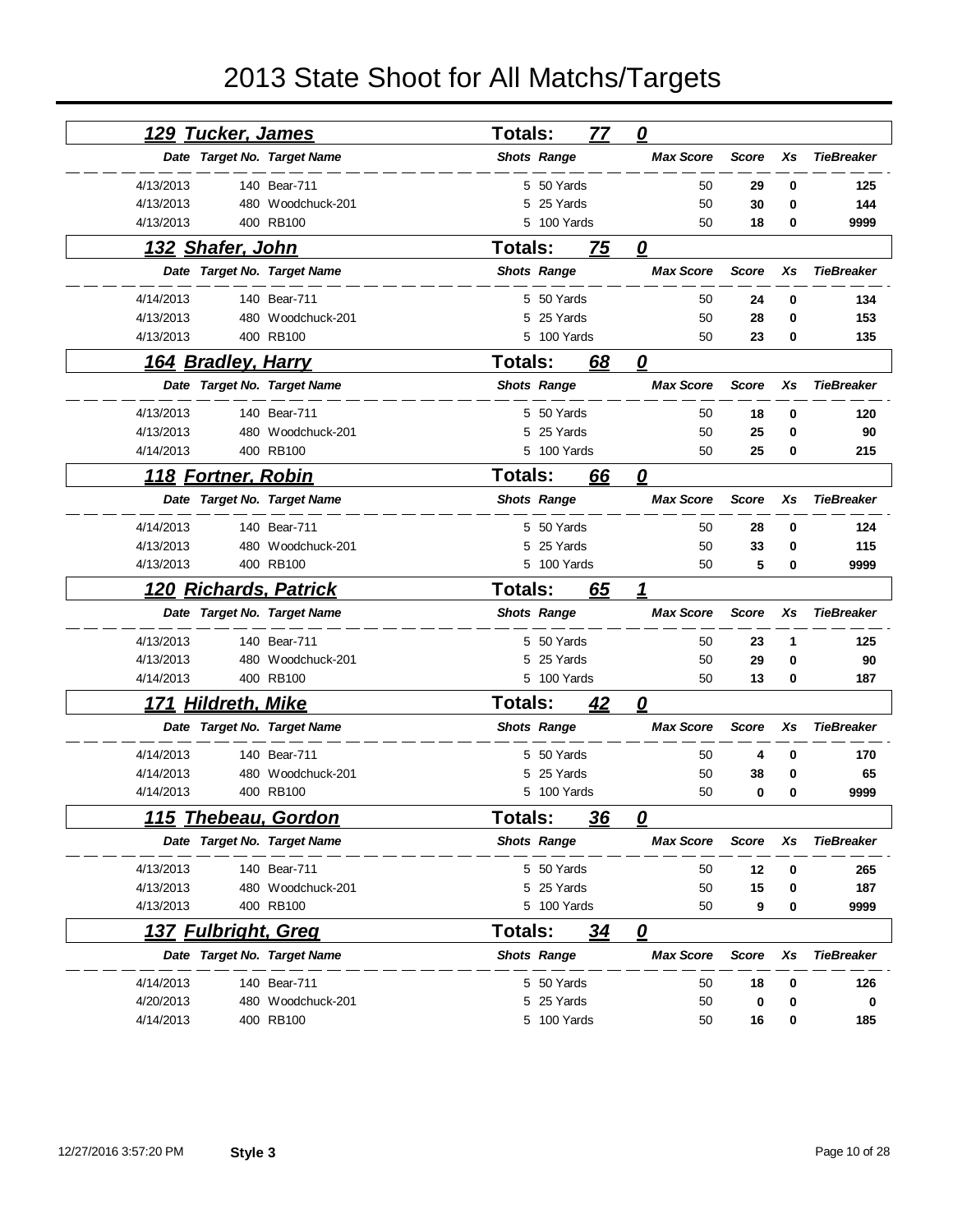|                   |          |       | 0                | <u>34</u>          | <b>Totals:</b> | <b>165 Dougherty, Chris</b> |                    |           |
|-------------------|----------|-------|------------------|--------------------|----------------|-----------------------------|--------------------|-----------|
| TieBreaker        | Xs.      | Score | <b>Max Score</b> | <b>Shots Range</b> |                | Date Target No. Target Name |                    |           |
| 9999              | $\bf{0}$ | 6     | 50               | 5 50 Yards         |                | 140 Bear-711                |                    | 4/14/2013 |
| 195               | $\bf{0}$ | 28    | 50               | 5 25 Yards         |                | 480 Woodchuck-201           |                    | 4/14/2013 |
| 9999              | 0        | 0     | 50               | 5 100 Yards        |                | 400 RB100                   |                    | 4/14/2013 |
|                   |          |       | 0                | 20                 | <b>Totals:</b> |                             | 128 Beisler, Chris |           |
| <b>TieBreaker</b> | Xs       | Score | <b>Max Score</b> | <b>Shots Range</b> |                | Date Target No. Target Name |                    |           |
| 9999              | $\bf{0}$ | 0     | 50               | 5 50 Yards         |                | 140 Bear-711                |                    | 4/14/2013 |
| 120               | $\bf{0}$ | 20    | 50               | 5 25 Yards         |                | 480 Woodchuck-201           |                    | 4/14/2013 |
| 9999              | 0        | 0     | 50               | 5 100 Yards        |                | 400 RB100                   |                    | 4/14/2013 |

### *Flintlock - Ladies*

|           |                     | 101 Henderson, Margret      | Totals:            |             | 65        | 0 |                  | <b>1st Place</b> |              |                   |
|-----------|---------------------|-----------------------------|--------------------|-------------|-----------|---|------------------|------------------|--------------|-------------------|
|           |                     | Date Target No. Target Name | <b>Shots Range</b> |             |           |   | <b>Max Score</b> | Score            | Xs           | <b>TieBreaker</b> |
| 4/14/2013 |                     | 21 2 Bull Buffalo B-50      |                    | 5 50 Yards  |           |   | 50               | 23               | $\bf{0}$     | 160               |
| 4/14/2013 |                     | 501 Woodchuck-Small         |                    | 5 25 Yards  |           |   | 50               | 28               | $\mathbf{0}$ | 140               |
| 4/14/2013 |                     | 11 1 Bull Buffalo BUF-1     |                    | 5 100 Yards |           |   | 50               | 14               | 0            | 350               |
|           | 142 Camp, Michele   |                             | Totals:            |             | <u>33</u> | 0 |                  | 2nd Place        |              |                   |
|           |                     | Date Target No. Target Name | <b>Shots Range</b> |             |           |   | <b>Max Score</b> | Score            | Xs           | <b>TieBreaker</b> |
| 4/14/2013 |                     | 21 2 Bull Buffalo B-50      |                    | 5 50 Yards  |           |   | 50               | 8                | $\bf{0}$     | 270               |
| 4/14/2013 |                     | 501 Woodchuck-Small         |                    | 5 25 Yards  |           |   | 50               | 25               | $\mathbf{0}$ | 100               |
| 4/14/2013 |                     | 11 1 Bull Buffalo BUF-1     |                    | 5 100 Yards |           |   | 50               | 0                | 0            | 9999              |
|           | 163 Beisler, Tamera |                             | Totals:            |             | 27        | 0 |                  | 3rd Place        |              |                   |
|           |                     | Date Target No. Target Name | <b>Shots Range</b> |             |           |   | <b>Max Score</b> | Score            | Xs           | <b>TieBreaker</b> |
| 4/14/2013 |                     | 21 2 Bull Buffalo B-50      |                    | 5 50 Yards  |           |   | 50               | 14               | $\bf{0}$     | 20                |
| 4/14/2013 |                     | 501 Woodchuck-Small         |                    | 5 25 Yards  |           |   | 50               | 13               | 0            | 145               |
| 4/14/2013 | 11                  | 1 Bull Buffalo BUF-1        |                    | 5 100 Yards |           |   | 50               | 0                | 0            | 9999              |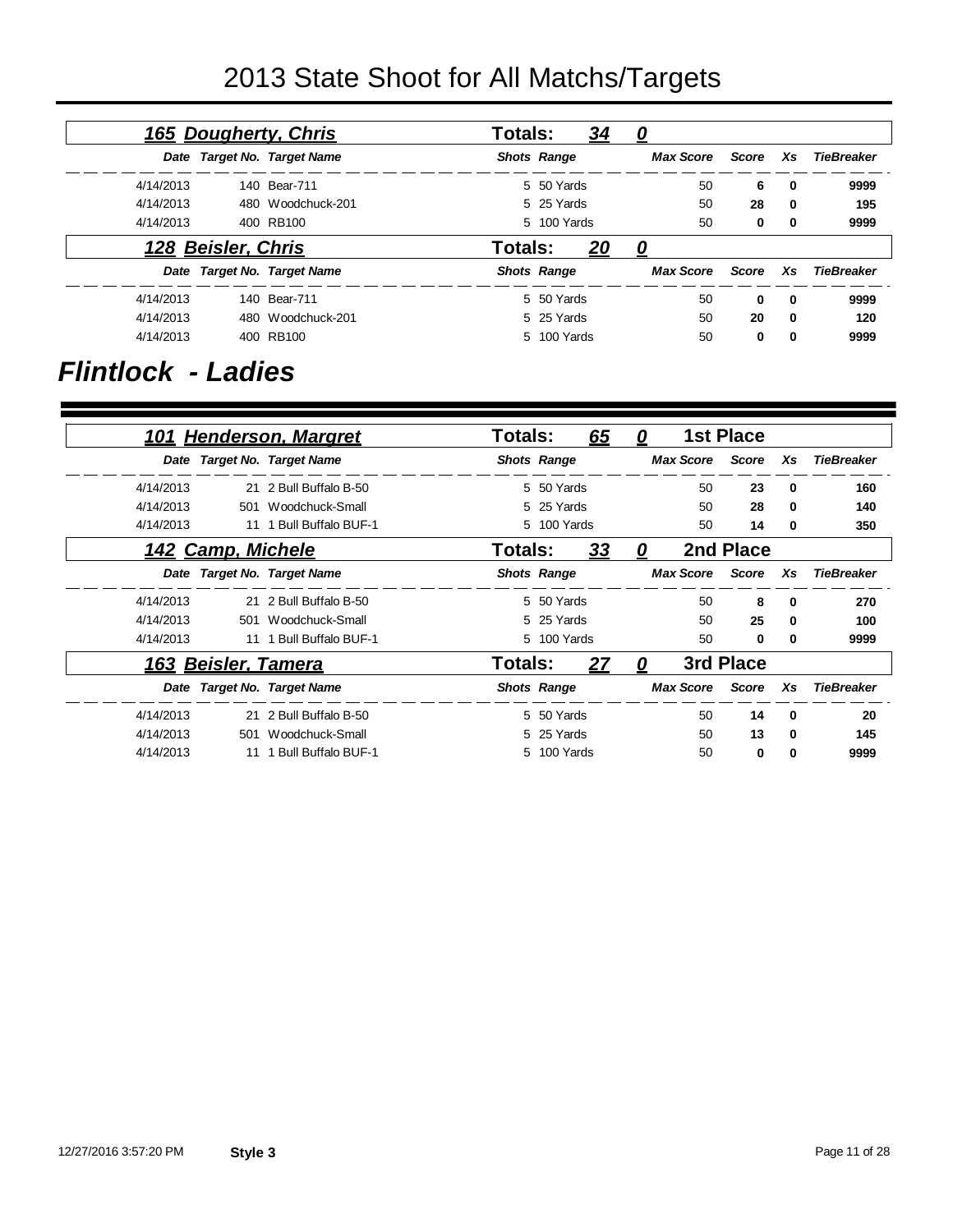#### *Flintlock - Mens*

| <u>107 Jenkins, Tim</u>      |                         | 100<br><b>Totals:</b>       | 0                                 | <b>1st Place</b>   |                   |
|------------------------------|-------------------------|-----------------------------|-----------------------------------|--------------------|-------------------|
| Date Target No. Target Name  |                         | <b>Shots Range</b>          | <b>Max Score</b>                  | <b>Score</b><br>Xs | <b>TieBreaker</b> |
| 4/14/2013                    | 20 2 Bull Buffalo B-50  | 5 50 Yards                  | 50                                | 46<br>0            | 81                |
| 4/13/2013                    | 500 Woodchuck-Small     | 25 Yards<br>5               | 50                                | 42<br>0            | 112               |
| 4/14/2013                    | 10 1 Bull Buffalo BUF-1 | 100 Yards<br>5              | 50                                | 12<br>0            | 275               |
| 139 McPherson, Tom           |                         | <b>Totals:</b><br>99        | 0                                 | 2nd Place          |                   |
| Date Target No. Target Name  |                         | <b>Shots Range</b>          | <b>Max Score</b>                  | <b>Score</b><br>Xs | <b>TieBreaker</b> |
| 4/13/2013                    | 20 2 Bull Buffalo B-50  | 5 50 Yards                  | 50                                | 0<br>18            | 175               |
| 4/13/2013                    | 500 Woodchuck-Small     | 25 Yards<br>5               | 50                                | 44<br>0            | 88                |
| 4/13/2013                    | 10 1 Bull Buffalo BUF-1 | 100 Yards<br>5              | 50                                | 37<br>0            | 146               |
| <u> 125 McIntyre, Mike</u>   |                         | <b>Totals:</b><br>97        | 0                                 | 3rd Place          |                   |
| Date Target No. Target Name  |                         | <b>Shots Range</b>          | <b>Max Score</b>                  | <b>Score</b><br>Xs | <b>TieBreaker</b> |
| 4/14/2013                    | 20 2 Bull Buffalo B-50  | 5 50 Yards                  | 50                                | 32<br>0            | 123               |
| 4/14/2013                    | 500 Woodchuck-Small     | 25 Yards<br>5               | 50                                | 33<br>0            | 67                |
| 4/14/2013                    | 10 1 Bull Buffalo BUF-1 | 5 100 Yards                 | 50                                | 32<br>0            | 162               |
| <u>140 Graffuis, Richard</u> |                         | <b>Totals:</b><br>95        | $\mathbf{Q}$                      |                    |                   |
| Date Target No. Target Name  |                         | <b>Shots Range</b>          | <b>Max Score</b>                  | <b>Score</b><br>Xs | <b>TieBreaker</b> |
| 4/13/2013                    | 20 2 Bull Buffalo B-50  | 5 50 Yards                  | 50                                | 32<br>0            | 110               |
| 4/13/2013                    | 500 Woodchuck-Small     | 25 Yards<br>5               | 50                                | 38<br>0            | 95                |
| 4/13/2013                    | 10 1 Bull Buffalo BUF-1 | 5 100 Yards                 | 50                                | 25<br>0            | 180               |
| <u> 112 Stone, Don</u>       |                         | <b>Totals:</b><br>88        | $\overline{\boldsymbol{\varrho}}$ |                    |                   |
| Date Target No. Target Name  |                         | <b>Shots Range</b>          | <b>Max Score</b>                  | <b>Score</b><br>Xs | <b>TieBreaker</b> |
| 4/14/2013                    | 20 2 Bull Buffalo B-50  | 5 50 Yards                  | 50                                | 34<br>0            | 160               |
| 4/13/2013                    | 500 Woodchuck-Small     | 25 Yards<br>5               | 50                                | 27<br>0            | 110               |
| 4/14/2013                    | 10 1 Bull Buffalo BUF-1 | 5 100 Yards                 | 50                                | 27<br>0            | 108               |
| 148 Perkins, William         |                         | <b>Totals:</b><br>87        | 1                                 |                    |                   |
| Date Target No. Target Name  |                         | <b>Shots Range</b>          | <b>Max Score</b>                  | <b>Score</b><br>Xs | <b>TieBreaker</b> |
| 4/13/2013                    | 20 2 Bull Buffalo B-50  | 50 Yards<br>5.              | 50                                | 24<br>0            | 160               |
| 4/13/2013                    | 500 Woodchuck-Small     | 25 Yards<br>5               | 50                                | 35<br>1            | 130               |
| 4/14/2013                    | 10 1 Bull Buffalo BUF-1 | 5<br>100 Yards              | 50                                | 28<br>0            | 268               |
| 135 Burns, John              |                         | <b>Totals:</b><br><u>79</u> | 1                                 |                    |                   |
| Date Target No. Target Name  |                         | <b>Shots Range</b>          | <b>Max Score</b>                  | <b>Score</b><br>Xs | <b>TieBreaker</b> |
| 4/13/2013                    | 20 2 Bull Buffalo B-50  | 5 50 Yards                  | 50                                | 32<br>0            | 105               |
| 4/13/2013                    | 500 Woodchuck-Small     | 5 25 Yards                  | 50                                | 37<br>1            | 95                |
| 4/13/2013                    | 10 1 Bull Buffalo BUF-1 | 5 100 Yards                 | 50                                | 0<br>10            | 240               |
| <u>131 Derrenbacker, Jim</u> |                         | <b>Totals:</b><br>74        | $\overline{\mathbf{0}}$           |                    |                   |
| Date Target No. Target Name  |                         | <b>Shots Range</b>          | <b>Max Score</b>                  | <b>Score</b><br>Xs | <b>TieBreaker</b> |
| 4/13/2013                    | 20 2 Bull Buffalo B-50  | 5 50 Yards                  | 50                                | 30<br>0            | 110               |
| 4/13/2013                    | 500 Woodchuck-Small     | 25 Yards<br>5               | 50                                | 44<br>0            | 40                |
| 4/13/2013                    | 10 1 Bull Buffalo BUF-1 | 5 100 Yards                 | 50                                | 0<br>0             | 278               |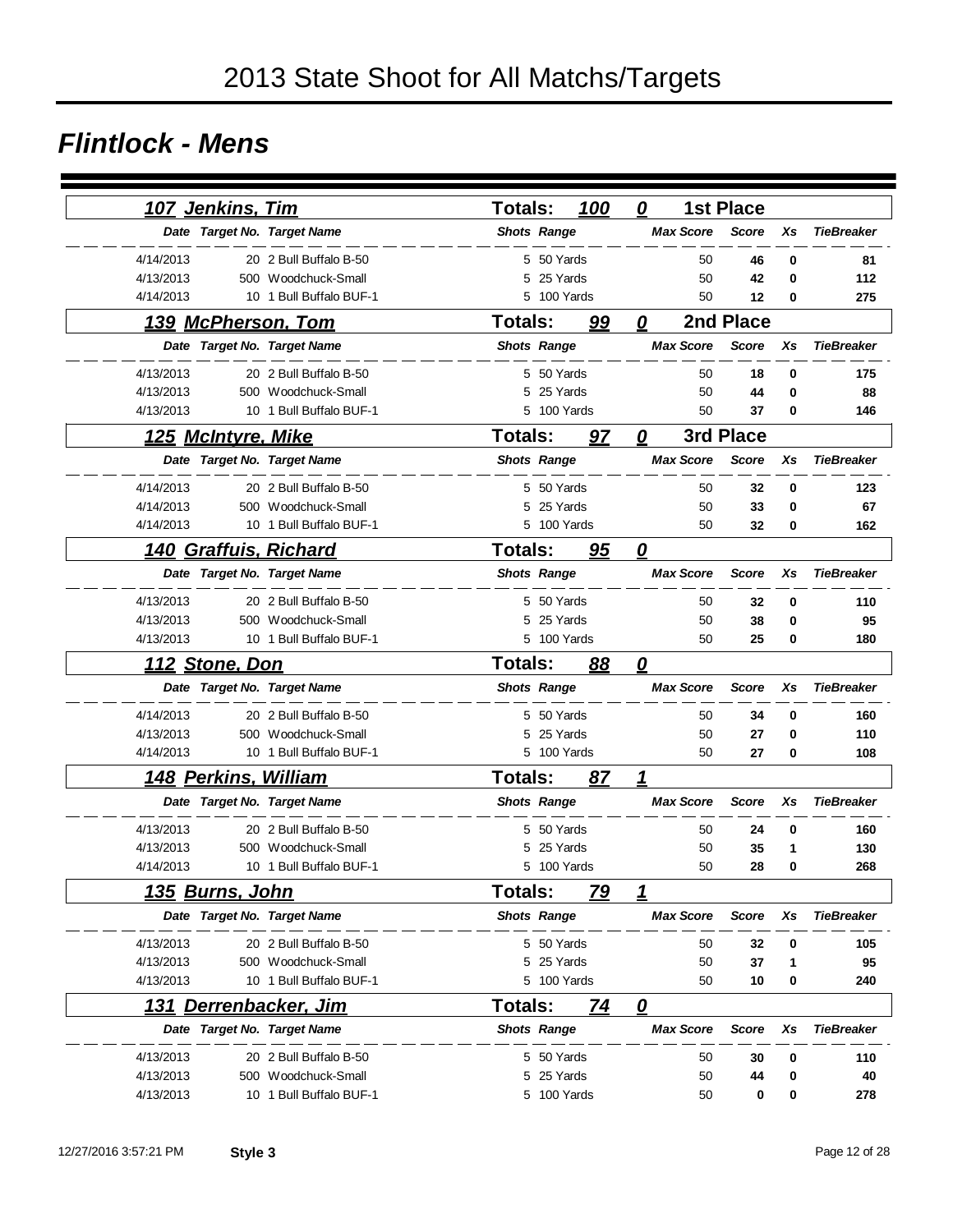|           | <u>136 Richards, Don</u> |                             | Totals:            |             | <u>55</u> | $\boldsymbol{\varrho}$ |              |    |                   |
|-----------|--------------------------|-----------------------------|--------------------|-------------|-----------|------------------------|--------------|----|-------------------|
|           |                          | Date Target No. Target Name | <b>Shots Range</b> |             |           | <b>Max Score</b>       | <b>Score</b> | Xs | <b>TieBreaker</b> |
| 4/13/2013 |                          | 20 2 Bull Buffalo B-50      |                    | 5 50 Yards  |           | 50                     | 17           | 0  | 220               |
| 4/13/2013 |                          | 500 Woodchuck-Small         |                    | 25 Yards    |           | 50                     | 33           | 0  | 55                |
| 4/13/2013 | 10                       | 1 Bull Buffalo BUF-1        | 5                  | 100 Yards   |           | 50                     | 5            | 0  | 245               |
|           |                          | <b>113 Starnes, Stanton</b> | <b>Totals:</b>     |             | 51        | $\mathbf{\Omega}$      |              |    |                   |
|           |                          | Date Target No. Target Name | <b>Shots Range</b> |             |           | <b>Max Score</b>       | <b>Score</b> | Xs | <b>TieBreaker</b> |
| 4/14/2013 |                          | 20 2 Bull Buffalo B-50      |                    | 5 50 Yards  |           | 50                     | 23           | 0  | 9999              |
| 4/14/2013 |                          | 500 Woodchuck-Small         |                    | 25 Yards    |           | 50                     | 28           | 0  | 98                |
| 4/14/2013 |                          | 10 1 Bull Buffalo BUF-1     |                    | 5 100 Yards |           | 50                     | 0            | 0  | 9999              |
|           | 128 Beisler, Chris       |                             | Totals:            |             | 46        | 0                      |              |    |                   |
|           |                          | Date Target No. Target Name | <b>Shots Range</b> |             |           | <b>Max Score</b>       | <b>Score</b> | Xs | <b>TieBreaker</b> |
| 4/14/2013 |                          | 20 2 Bull Buffalo B-50      |                    | 5 50 Yards  |           | 50                     | 18           | 0  | 231               |
| 4/14/2013 |                          | 500 Woodchuck-Small         |                    | 25 Yards    |           | 50                     | 28           | 0  | 94                |
| 4/14/2013 |                          | 10 1 Bull Buffalo BUF-1     |                    | 5 100 Yards |           | 50                     | 0            | 0  | 9999              |
|           | <u>103 Fannin, Joe</u>   |                             | <b>Totals:</b>     |             | 42        | 0                      |              |    |                   |
|           |                          | Date Target No. Target Name | <b>Shots Range</b> |             |           | <b>Max Score</b>       | <b>Score</b> | Xs | <b>TieBreaker</b> |
| 4/14/2013 |                          | 20 2 Bull Buffalo B-50      |                    | 5 50 Yards  |           | 50                     | 15           | 0  | 127               |
| 4/14/2013 |                          | 500 Woodchuck-Small         | 5                  | 25 Yards    |           | 50                     | 27           | 0  | 110               |
| 4/14/2013 |                          | 10 1 Bull Buffalo BUF-1     |                    | 5 100 Yards |           | 50                     | 0            | 0  | 270               |
|           | <u>109 Bateman, Ben</u>  |                             | Totals:            |             | 17        | 0                      |              |    |                   |
|           |                          | Date Target No. Target Name | <b>Shots Range</b> |             |           | <b>Max Score</b>       | <b>Score</b> | Xs | <b>TieBreaker</b> |
| 4/13/2013 |                          | 20 2 Bull Buffalo B-50      |                    | 50 Yards    |           | 50                     | 4            | 0  | 90                |
| 4/13/2013 |                          | 500 Woodchuck-Small         |                    | 25 Yards    |           | 50                     | 13           | 0  | 140               |
| 4/14/2013 |                          | 10 1 Bull Buffalo BUF-1     | 5                  | 100 Yards   |           | 50                     | 0            | 0  | 9999              |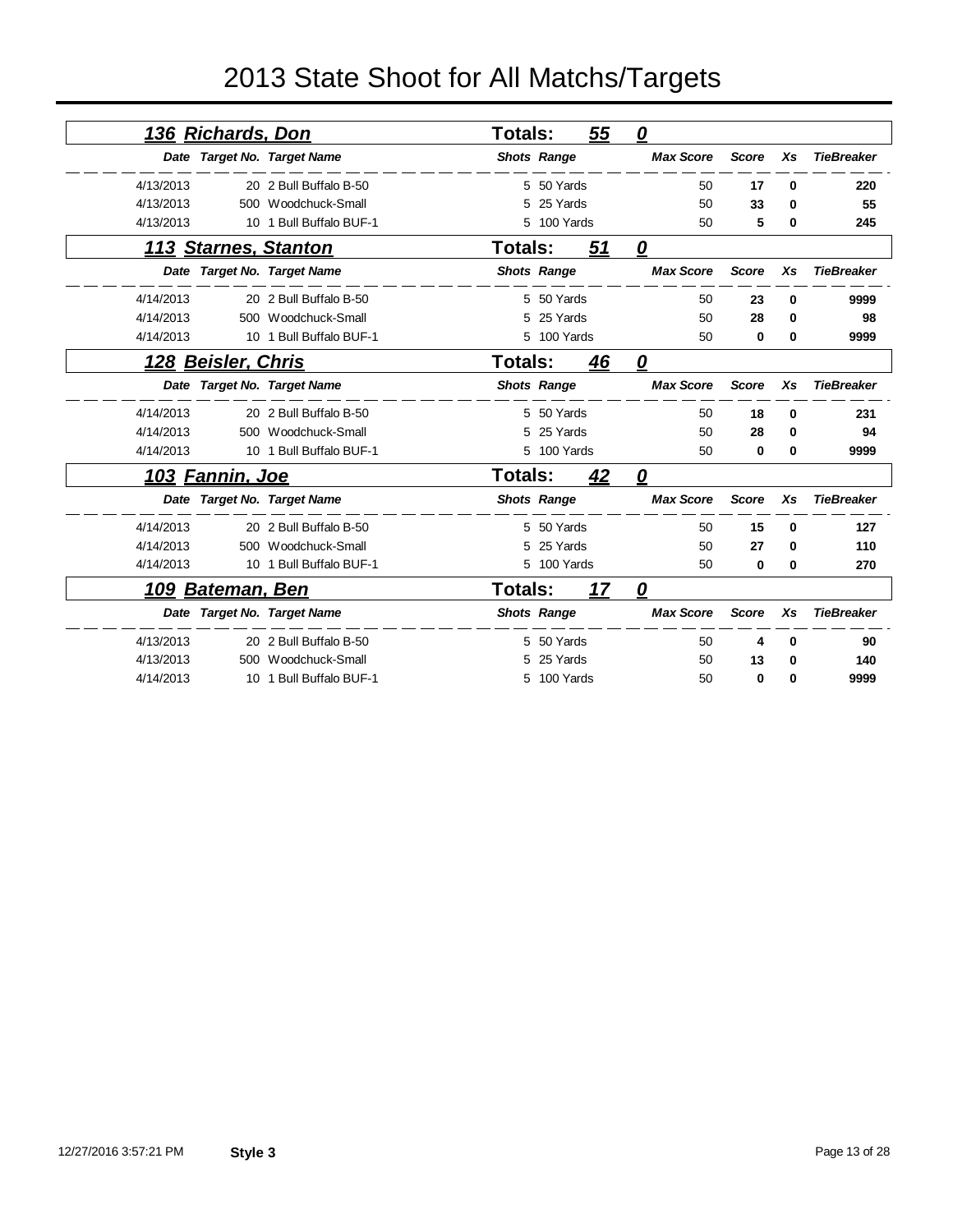### *Knife & Hawk - Juniors*

|           |                         | 168 Richards, Gabe          | <b>Totals:</b>     | 40        | 0                |                  | <b>1st Place</b> |          |                   |
|-----------|-------------------------|-----------------------------|--------------------|-----------|------------------|------------------|------------------|----------|-------------------|
|           |                         | Date Target No. Target Name | <b>Shots Range</b> |           |                  | <b>Max Score</b> | <b>Score</b>     | Xs       | <b>TieBreaker</b> |
| 4/14/2013 |                         | 290 Knife and Hawk-Juniors  | 10 N/A             |           |                  | 150              | 40               | 0        | $\bf{0}$          |
|           |                         | <u>121 Richards, Landon</u> | <b>Totals:</b>     | 25        | 0                |                  | 2nd Place        |          |                   |
|           |                         | Date Target No. Target Name | <b>Shots Range</b> |           |                  | <b>Max Score</b> | <b>Score</b>     | Xs       | <b>TieBreaker</b> |
| 4/14/2013 |                         | 290 Knife and Hawk-Juniors  | 10 N/A             |           |                  | 150              | 25               | 0        | 0                 |
|           |                         | 122 Beisler, Christopher    | <b>Totals:</b>     | 10        | 0                |                  | 3rd Place        |          |                   |
|           |                         | Date Target No. Target Name | <b>Shots Range</b> |           |                  | <b>Max Score</b> | <b>Score</b>     | Xs       | <b>TieBreaker</b> |
| 4/14/2013 |                         | 290 Knife and Hawk-Juniors  | 10 N/A             |           |                  | 150              | 10               | 0        | 0                 |
|           | 173 Perkins, Kayla      |                             | <b>Totals:</b>     | <u>10</u> | 0                |                  |                  |          |                   |
|           |                         | Date Target No. Target Name | <b>Shots Range</b> |           |                  | <b>Max Score</b> | <b>Score</b>     | Xs       | <b>TieBreaker</b> |
| 4/14/2013 |                         | 290 Knife and Hawk-Juniors  | 10 N/A             |           |                  | 150              | 10               | 0        | 1                 |
|           |                         | 157 Beisler, Patricia       | Totals:            | 5         | 0                |                  |                  |          |                   |
|           |                         | Date Target No. Target Name | <b>Shots Range</b> |           |                  | <b>Max Score</b> | <b>Score</b>     | Xs       | <b>TieBreaker</b> |
| 4/14/2013 |                         | 290 Knife and Hawk-Juniors  | 10 N/A             |           |                  | 150              | 5                | 0        | 0                 |
|           |                         | 147 Neeson, Tommy           | Totals:            | 5         | 0                |                  |                  |          |                   |
|           |                         | Date Target No. Target Name | <b>Shots Range</b> |           |                  | <b>Max Score</b> | <b>Score</b>     | Xs       | <b>TieBreaker</b> |
| 4/14/2013 |                         | 290 Knife and Hawk-Juniors  | 10 N/A             |           |                  | 150              | 5                | 0        | 0                 |
|           | 114 Starnes, Zach       |                             | Totals:            | 0         | 0                |                  |                  |          |                   |
|           |                         | Date Target No. Target Name | <b>Shots Range</b> |           |                  | <b>Max Score</b> | <b>Score</b>     | Xs       | <b>TieBreaker</b> |
| 4/14/2013 |                         | 290 Knife and Hawk-Juniors  | 10 N/A             |           |                  | 150              | $\bf{0}$         | $\bf{0}$ | $\bf{0}$          |
|           | <u>170 Foley, Amber</u> |                             | <b>Totals:</b>     | 0         | $\boldsymbol{0}$ |                  |                  |          |                   |
|           |                         | Date Target No. Target Name | <b>Shots Range</b> |           |                  | <b>Max Score</b> | <b>Score</b>     | Xs       | <b>TieBreaker</b> |
| 4/14/2013 |                         | 290 Knife and Hawk-Juniors  | 10 N/A             |           |                  | 150              | 0                | 0        | 0                 |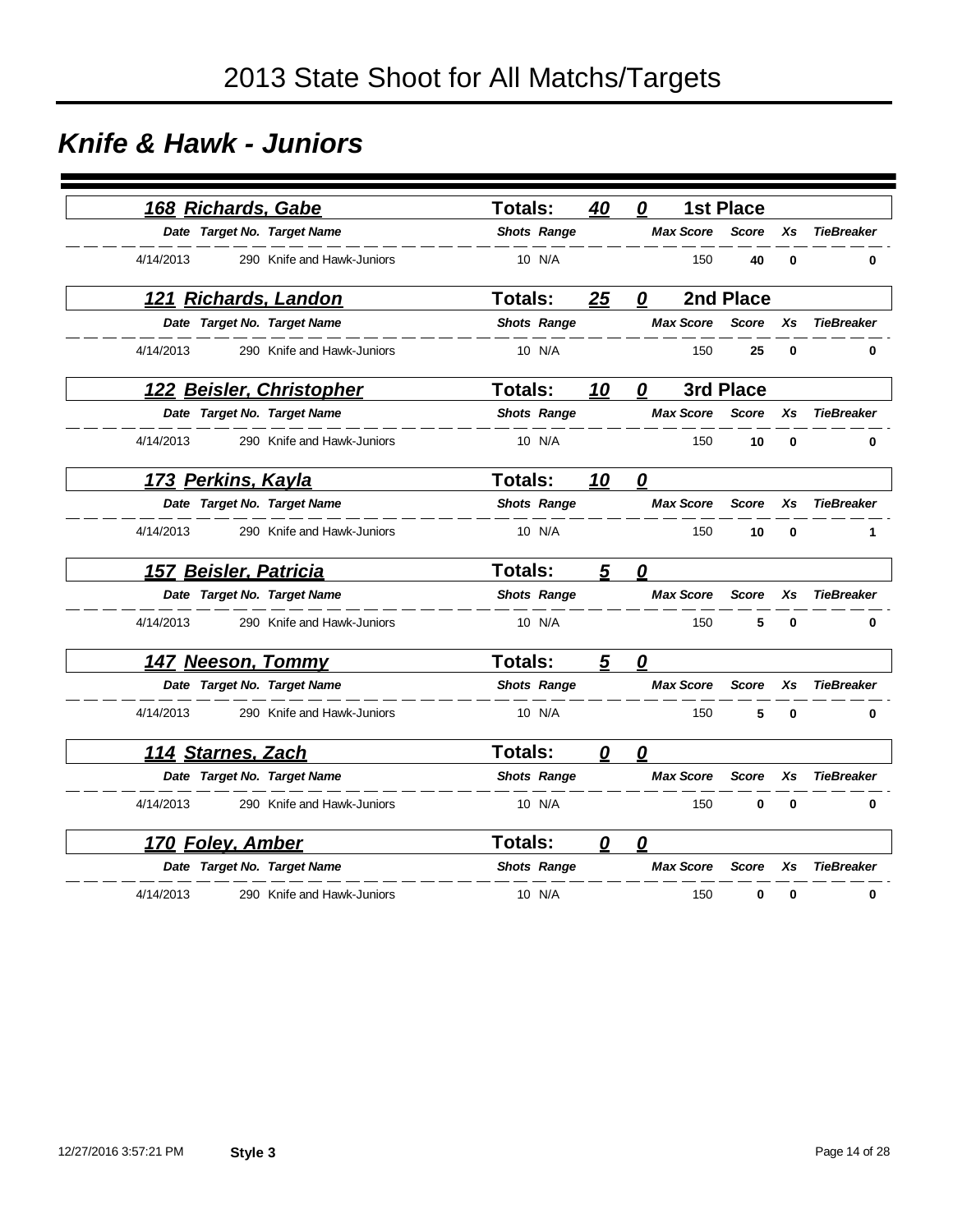### *Knife & Hawk - Ladies*

|           |                       | <u>153 Johnson, Alisha</u>   | <b>Totals:</b>     | 30                | 0                       |                  | <b>1st Place</b> |    |                   |
|-----------|-----------------------|------------------------------|--------------------|-------------------|-------------------------|------------------|------------------|----|-------------------|
|           |                       | Date Target No. Target Name  | <b>Shots Range</b> |                   |                         | <b>Max Score</b> | <b>Score</b>     | Xs | <b>TieBreaker</b> |
| 4/14/2013 |                       | 300 Knife and Hawk-Ladies    | 10 N/A             |                   |                         | 150              | 30               | 0  | 0                 |
|           |                       | <u>150 Hovanec, Davina</u>   | <b>Totals:</b>     | 15                | 0                       |                  | 2nd Place        |    |                   |
|           |                       | Date Target No. Target Name  | <b>Shots Range</b> |                   |                         | <b>Max Score</b> | <b>Score</b>     | Xs | <b>TieBreaker</b> |
| 4/14/2013 |                       | 300 Knife and Hawk-Ladies    | 10 N/A             |                   |                         | 150              | 15               | 0  | 1                 |
|           | 143 Prestin, Alice    |                              | <b>Totals:</b>     | 15                | 0                       |                  | 3rd Place        |    |                   |
|           |                       | Date Target No. Target Name  | <b>Shots Range</b> |                   |                         | <b>Max Score</b> | <b>Score</b>     | Xs | <b>TieBreaker</b> |
| 4/14/2013 |                       | 300 Knife and Hawk-Ladies    | 10 N/A             |                   |                         | 150              | 15               | 0  | 2                 |
|           |                       | <u>134 Beisler, Kimberly</u> | <b>Totals:</b>     | 15                | $\overline{\mathbf{0}}$ |                  |                  |    |                   |
|           |                       | Date Target No. Target Name  | <b>Shots Range</b> |                   |                         | <b>Max Score</b> | <b>Score</b>     | Xs | <b>TieBreaker</b> |
| 4/14/2013 |                       | 300 Knife and Hawk-Ladies    | 10 N/A             |                   |                         | 150              | 15               | 0  | 3                 |
|           |                       | 174 Ingram, Annette          | <b>Totals:</b>     | 10                | $\overline{\mathbf{0}}$ |                  |                  |    |                   |
|           |                       | Date Target No. Target Name  | <b>Shots Range</b> |                   |                         | <b>Max Score</b> | <b>Score</b>     | Xs | <b>TieBreaker</b> |
| 4/14/2013 |                       | 300 Knife and Hawk-Ladies    | 10 N/A             |                   |                         | 150              | 10               | 0  | 0                 |
|           | 141 Neeson, Darcie    |                              | Totals:            | <u> 10</u>        | 0                       |                  |                  |    |                   |
|           |                       | Date Target No. Target Name  | <b>Shots Range</b> |                   |                         | <b>Max Score</b> | <b>Score</b>     | Xs | <b>TieBreaker</b> |
| 4/14/2013 |                       | 300 Knife and Hawk-Ladies    | 10 N/A             |                   |                         | 150              | 10               | 0  | 0                 |
|           | 142 Camp, Michele     |                              | <b>Totals:</b>     | <u>10</u>         | 0                       |                  |                  |    |                   |
|           |                       | Date Target No. Target Name  | <b>Shots Range</b> |                   |                         | <b>Max Score</b> | <b>Score</b>     | Xs | <b>TieBreaker</b> |
| 4/14/2013 |                       | 300 Knife and Hawk-Ladies    | 10 N/A             |                   |                         | 150              | 10               | 0  | 0                 |
|           | 117 Poulin, Jessica   |                              | <b>Totals:</b>     | 0                 | 0                       |                  |                  |    |                   |
|           |                       | Date Target No. Target Name  | <b>Shots Range</b> |                   |                         | <b>Max Score</b> | Score            | Xs | <b>TieBreaker</b> |
| 4/14/2013 |                       | 300 Knife and Hawk-Ladies    | 10 N/A             |                   |                         | 150              | 0                | 0  | 0                 |
|           |                       | 101 Henderson, Margret       | Totals:            | $\mathbf{\Omega}$ | $\mathbf{\Omega}$       |                  |                  |    |                   |
|           |                       | Date Target No. Target Name  | <b>Shots Range</b> |                   |                         | <b>Max Score</b> | <b>Score</b>     | Xs | <b>TieBreaker</b> |
| 4/14/2013 |                       | 300 Knife and Hawk-Ladies    | 10 N/A             |                   |                         | 150              | 0                | 0  | 0                 |
|           | <u>104 Cox, Serri</u> |                              | <b>Totals:</b>     | 0                 | $\overline{\mathbf{0}}$ |                  |                  |    |                   |
|           |                       | Date Target No. Target Name  | <b>Shots Range</b> |                   |                         | <b>Max Score</b> | Score            | Xs | <b>TieBreaker</b> |
| 4/14/2013 |                       | 300 Knife and Hawk-Ladies    | 10 N/A             |                   |                         | 150              | 0                | 0  | 120               |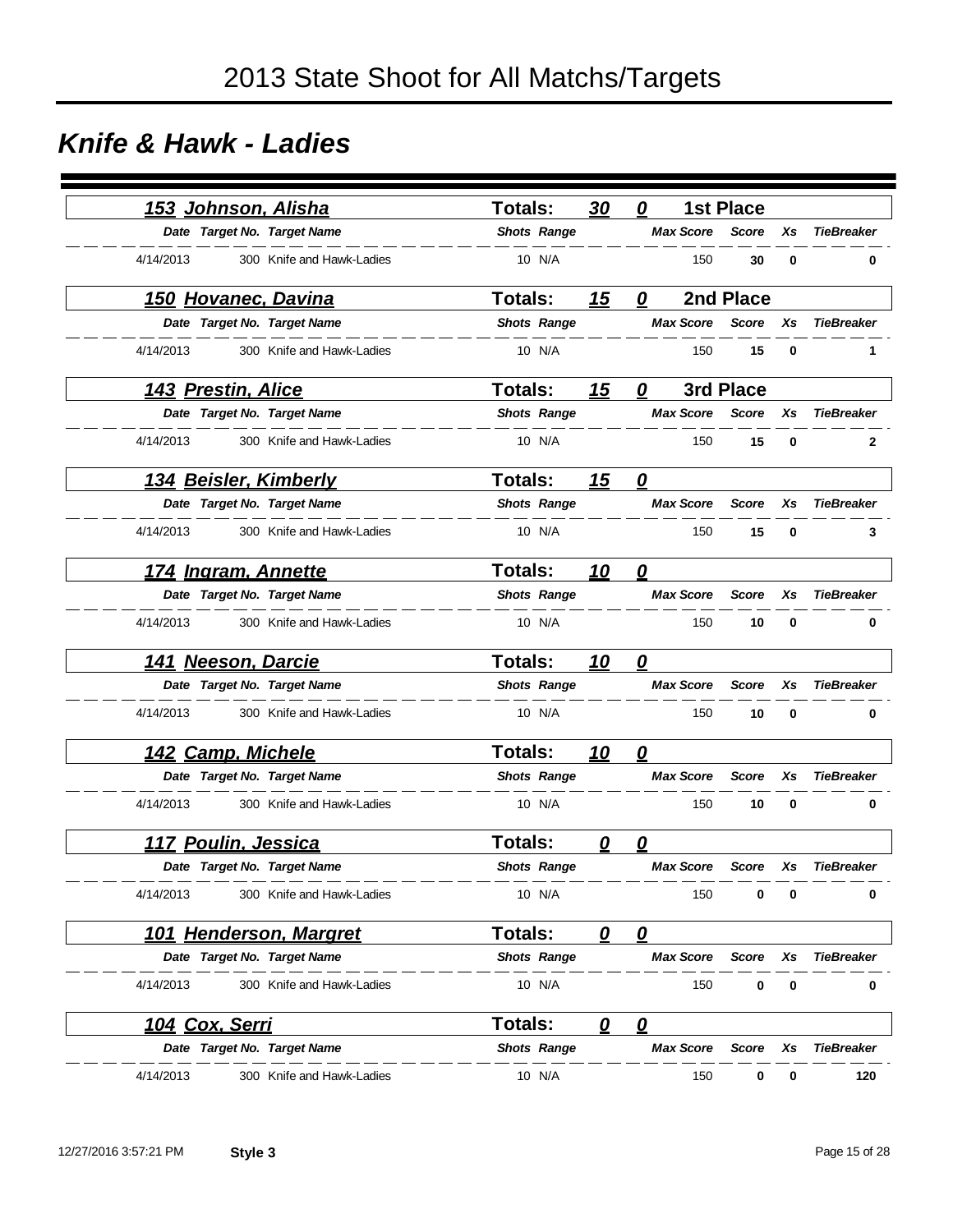### *Knife & Hawk - Mens*

|           | 112 Stone, Don           |                              | <b>Totals:</b> |                    | 50         | 0                 |                  | <b>1st Place</b> |             |                   |
|-----------|--------------------------|------------------------------|----------------|--------------------|------------|-------------------|------------------|------------------|-------------|-------------------|
|           |                          | Date Target No. Target Name  |                | <b>Shots Range</b> |            |                   | <b>Max Score</b> | <b>Score</b>     | Xs          | <b>TieBreaker</b> |
| 4/14/2013 |                          | 310 Knife and Hawk-Mens      |                | 10 N/A             |            |                   | 150              | 50               | $\bf{0}$    | 0                 |
|           |                          | <u>102 Henderson, John</u>   | <b>Totals:</b> |                    | 40         | 0                 |                  | 2nd Place        |             |                   |
|           |                          | Date Target No. Target Name  |                | <b>Shots Range</b> |            |                   | <b>Max Score</b> | <b>Score</b>     | Xs          | <b>TieBreaker</b> |
| 4/14/2013 |                          | 310 Knife and Hawk-Mens      |                | 10 N/A             |            |                   | 150              | 40               | $\bf{0}$    | 0                 |
|           |                          | <u>120 Richards, Patrick</u> | <b>Totals:</b> |                    | 40         | 0                 |                  | 3rd Place        |             |                   |
|           |                          | Date Target No. Target Name  |                | <b>Shots Range</b> |            |                   | <b>Max Score</b> | <b>Score</b>     | Xs          | <b>TieBreaker</b> |
| 4/14/2013 |                          | 310 Knife and Hawk-Mens      |                | 10 N/A             |            |                   | 150              | 40               | $\mathbf 0$ | 1                 |
|           | 166 Dunn, Michael        |                              | <b>Totals:</b> |                    | 40         | $\boldsymbol{0}$  |                  |                  |             |                   |
|           |                          | Date Target No. Target Name  |                | <b>Shots Range</b> |            |                   | <b>Max Score</b> | <b>Score</b>     | Xs          | <b>TieBreaker</b> |
| 4/14/2013 |                          | 310 Knife and Hawk-Mens      |                | 10 N/A             |            |                   | 150              | 40               | 0           | 1                 |
|           |                          | 113 Starnes, Stanton         | <b>Totals:</b> |                    | 35         | 0                 |                  |                  |             |                   |
|           |                          | Date Target No. Target Name  |                | <b>Shots Range</b> |            |                   | <b>Max Score</b> | <b>Score</b>     | Xs          | <b>TieBreaker</b> |
| 4/14/2013 |                          | 310 Knife and Hawk-Mens      |                | 10 N/A             |            |                   | 150              | 35               | 0           | 0                 |
|           | 103 Fannin, Joe          |                              | <b>Totals:</b> |                    | <u>30</u>  | 0                 |                  |                  |             |                   |
|           |                          | Date Target No. Target Name  |                | <b>Shots Range</b> |            |                   | <b>Max Score</b> | <b>Score</b>     | Xs          | <b>TieBreaker</b> |
| 4/14/2013 |                          | 310 Knife and Hawk-Mens      |                | 10 N/A             |            |                   | 150              | 30               | 0           | 0                 |
|           | <b>129 Tucker, James</b> |                              | Totals:        |                    | 25         | 0                 |                  |                  |             |                   |
|           |                          | Date Target No. Target Name  |                | <b>Shots Range</b> |            |                   | <b>Max Score</b> | <b>Score</b>     | Xs          | <b>TieBreaker</b> |
| 4/14/2013 |                          | 310 Knife and Hawk-Mens      |                | 10 N/A             |            |                   | 150              | 25               | 0           | 0                 |
|           | 155 Wilson, Ron          |                              | <b>Totals:</b> |                    | 25         | 0                 |                  |                  |             |                   |
|           |                          | Date Target No. Target Name  |                | <b>Shots Range</b> |            |                   | <b>Max Score</b> | <b>Score</b>     | Xs          | <b>TieBreaker</b> |
| 4/14/2013 |                          | 310 Knife and Hawk-Mens      |                | 10 N/A             |            |                   | 150              | 25               | 0           | 0                 |
|           | <u>106 Hall, Jack</u>    |                              | <b>Totals:</b> |                    | <u> 25</u> | $\mathbf{\Omega}$ |                  |                  |             |                   |
|           |                          | Date Target No. Target Name  |                | <b>Shots Range</b> |            |                   | <b>Max Score</b> | Score            | Xs          | <b>TieBreaker</b> |
| 4/14/2013 |                          | 310 Knife and Hawk-Mens      |                | 10 N/A             |            |                   | 150              | 25               | 0           | 0                 |
|           | <u>154 Johnson, Rick</u> |                              | <b>Totals:</b> |                    | <u>25</u>  | $\mathbf{\Omega}$ |                  |                  |             |                   |
|           |                          | Date Target No. Target Name  |                | <b>Shots Range</b> |            |                   | <b>Max Score</b> | Score            | Xs          | <b>TieBreaker</b> |
| 4/14/2013 |                          | 310 Knife and Hawk-Mens      |                | 10 N/A             |            |                   | 150              | 25               | 0           | 0                 |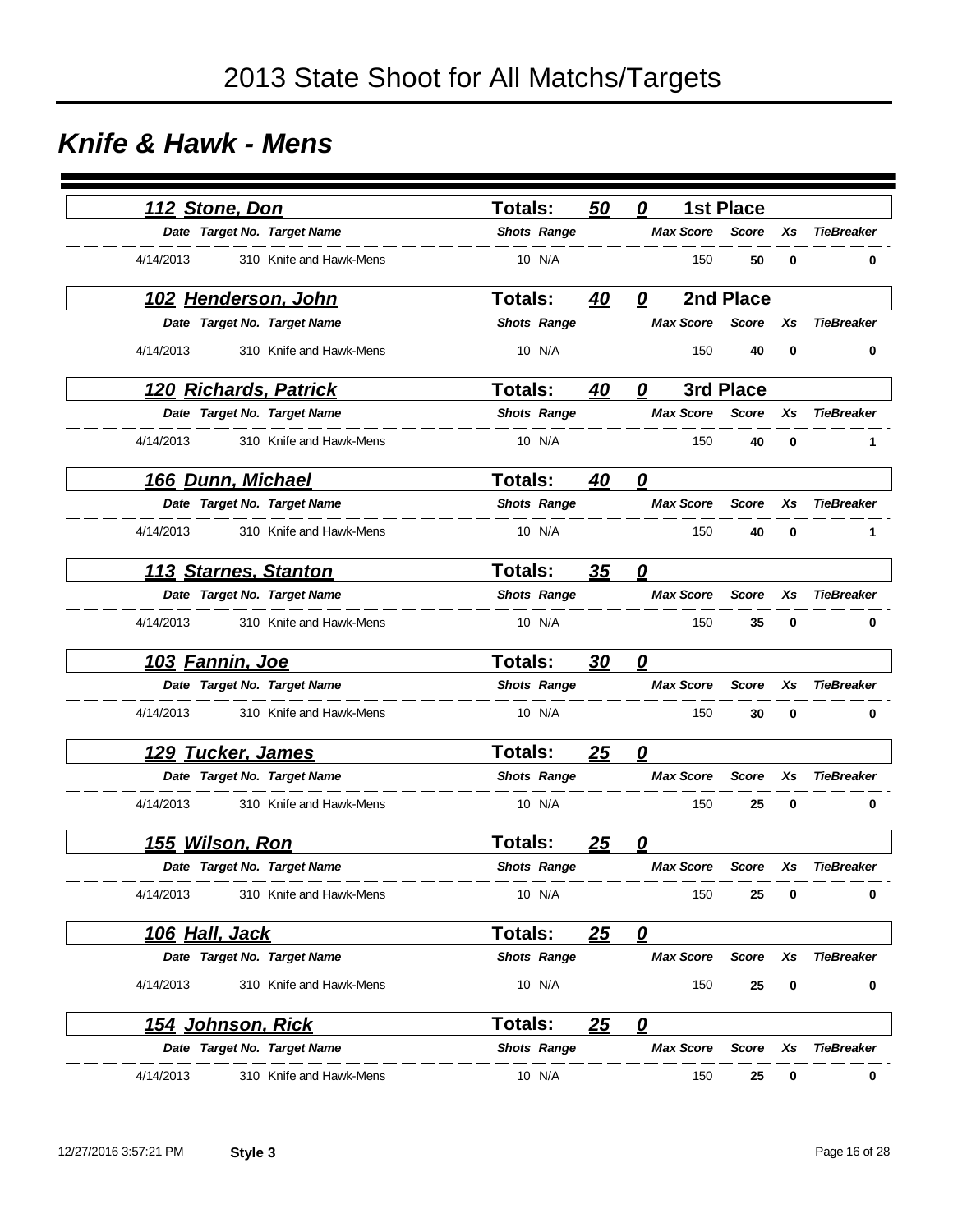|           | <u>145 Poulin, Troy</u>     |                         | <b>Totals:</b> |                    | <u>15</u> | $\boldsymbol{\varrho}$            |              |          |                   |
|-----------|-----------------------------|-------------------------|----------------|--------------------|-----------|-----------------------------------|--------------|----------|-------------------|
|           | Date Target No. Target Name |                         |                | <b>Shots Range</b> |           | <b>Max Score</b>                  | <b>Score</b> | Xs       | <b>TieBreaker</b> |
| 4/14/2013 |                             | 310 Knife and Hawk-Mens |                | 10 N/A             |           | 150                               | 15           | 0        | 0                 |
|           | 105 Foley, Mike             |                         | Totals:        |                    | <u>15</u> | $\mathbf{\Omega}$                 |              |          |                   |
|           | Date Target No. Target Name |                         |                | <b>Shots Range</b> |           | <b>Max Score</b>                  | <b>Score</b> | Xs       | <b>TieBreaker</b> |
| 4/14/2013 |                             | 310 Knife and Hawk-Mens |                | 10 N/A             |           | 150                               | 15           | 0        | 0                 |
|           | <u>111 Wilkins, Joe</u>     |                         | <b>Totals:</b> |                    | 15        | $\mathbf{\Omega}$                 |              |          |                   |
|           | Date Target No. Target Name |                         |                | <b>Shots Range</b> |           | <b>Max Score</b>                  | <b>Score</b> | Xs       | <b>TieBreaker</b> |
| 4/14/2013 |                             | 310 Knife and Hawk-Mens |                | 10 N/A             |           | 150                               | 15           | $\bf{0}$ | 0                 |
|           | <u>128 Beisler, Chris</u>   |                         | <b>Totals:</b> |                    | <u>10</u> | 0                                 |              |          |                   |
|           | Date Target No. Target Name |                         |                | <b>Shots Range</b> |           | <b>Max Score</b>                  | <b>Score</b> | Xs       | <b>TieBreaker</b> |
| 4/14/2013 |                             | 310 Knife and Hawk-Mens |                | 10 N/A             |           | 150                               | 10           | 0        | 0                 |
|           | <u>110 Bazemore, David</u>  |                         | <b>Totals:</b> |                    | 0         | $\overline{\boldsymbol{\varrho}}$ |              |          |                   |
|           | Date Target No. Target Name |                         |                | <b>Shots Range</b> |           | <b>Max Score</b>                  | <b>Score</b> | Xs       | <b>TieBreaker</b> |
| 4/14/2013 |                             | 310 Knife and Hawk-Mens |                | 10 N/A             |           | 150                               | $\bf{0}$     | $\bf{0}$ | 0                 |
|           | 133 Beisler, Greg           |                         | Totals:        |                    | 0         | 0                                 |              |          |                   |
|           | Date Target No. Target Name |                         |                | <b>Shots Range</b> |           | <b>Max Score</b>                  | <b>Score</b> | Xs       | TieBreaker        |
| 4/14/2013 |                             | 310 Knife and Hawk-Mens |                | 10 N/A             |           | 150                               | 0            | 0        | 0                 |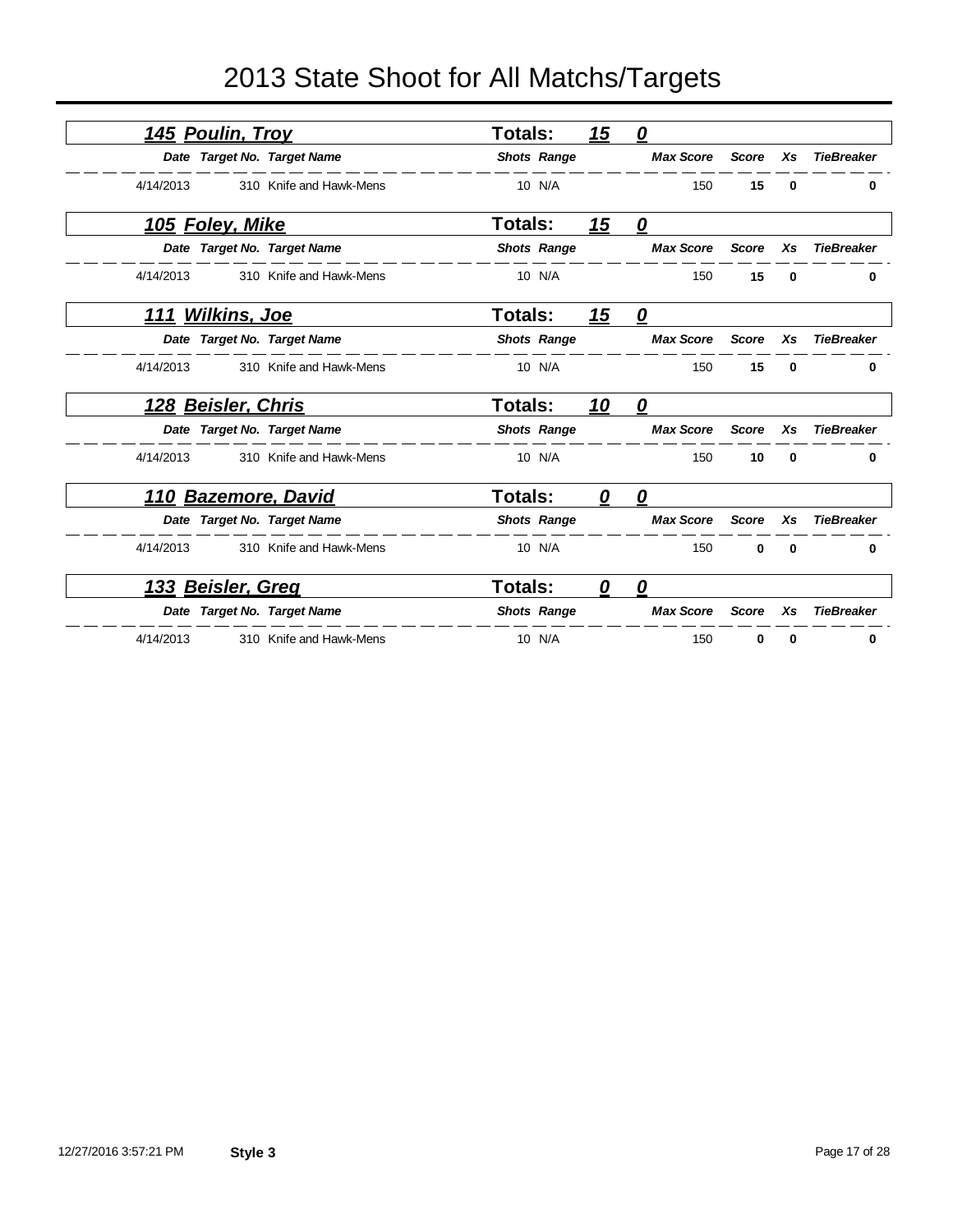#### *Offhand - Juniors*

|           | <u>170 Foley, Amber</u>   |                             | <b>Totals:</b> |                    | 92        | 0                       |                  | <b>1st Place</b> |           |                   |
|-----------|---------------------------|-----------------------------|----------------|--------------------|-----------|-------------------------|------------------|------------------|-----------|-------------------|
|           |                           | Date Target No. Target Name |                | <b>Shots Range</b> |           |                         | <b>Max Score</b> | <b>Score</b>     | Xs        | <b>TieBreaker</b> |
| 4/14/2013 |                           | 13 1 Bull Buffalo BUF-1     |                | 5 50 Yards         |           |                         | 50               | 23               | 0         | 270               |
| 4/14/2013 |                           | 241 Fox-701                 |                | 5 25 Yards         |           |                         | 50               | 43               | 0         | 52                |
| 4/14/2013 |                           | 221 Crow-101                |                | 5 25 Yards         |           |                         | 50               | 26               | 0         | 95                |
|           |                           | 162 Bonner, Amber           | <b>Totals:</b> |                    | 82        | $\overline{2}$          |                  | 2nd Place        |           |                   |
|           |                           | Date Target No. Target Name |                | <b>Shots Range</b> |           |                         | <b>Max Score</b> | <b>Score</b>     | Xs        | <b>TieBreaker</b> |
| 4/14/2013 |                           | 13 1 Bull Buffalo BUF-1     |                | 5 50 Yards         |           |                         | 50               | 22               | 0         | 315               |
| 4/14/2013 |                           | 241 Fox-701                 |                | 5 25 Yards         |           |                         | 50               | 39               | 2         | 9999              |
| 4/14/2013 |                           | 221 Crow-101                |                | 5 25 Yards         |           |                         | 50               | 21               | 0         | 25                |
|           | 173 Perkins, Kayla        |                             | <b>Totals:</b> |                    | 79        | 0                       |                  | 3rd Place        |           |                   |
|           |                           | Date Target No. Target Name |                | <b>Shots Range</b> |           |                         | <b>Max Score</b> | <b>Score</b>     | Xs        | <b>TieBreaker</b> |
| 4/14/2013 |                           | 13 1 Bull Buffalo BUF-1     |                | 5 50 Yards         |           |                         | 50               | 28               | $\bf{0}$  | 230               |
| 4/14/2013 |                           | 241 Fox-701                 |                | 5 25 Yards         |           |                         | 50               | 20               | 0         | 130               |
| 4/14/2013 |                           | 221 Crow-101                |                | 5 25 Yards         |           |                         | 50               | 31               | 0         | 65                |
|           |                           | <u>168 Richards, Gabe</u>   | <b>Totals:</b> |                    | <u>79</u> | $\overline{\mathbf{0}}$ |                  |                  |           |                   |
|           |                           | Date Target No. Target Name |                | <b>Shots Range</b> |           |                         | <b>Max Score</b> | <b>Score</b>     | <b>Xs</b> | <b>TieBreaker</b> |
| 4/14/2013 |                           | 13 1 Bull Buffalo BUF-1     |                | 5 50 Yards         |           |                         | 50               | 19               | 0         | 220               |
| 4/14/2013 |                           | 241 Fox-701                 | 5              | 25 Yards           |           |                         | 50               | 39               | $\bf{0}$  | 175               |
| 4/14/2013 |                           | 221 Crow-101                |                | 5 25 Yards         |           |                         | 50               | 21               | 0         | 70                |
|           | 158 Beisler, Julia        |                             | <b>Totals:</b> |                    | 76        | 0                       |                  |                  |           |                   |
|           |                           | Date Target No. Target Name |                | <b>Shots Range</b> |           |                         | <b>Max Score</b> | <b>Score</b>     | Xs        | <b>TieBreaker</b> |
| 4/14/2013 |                           | 13 1 Bull Buffalo BUF-1     |                | 5 50 Yards         |           |                         | 50               | 17               | 0         | 345               |
| 4/14/2013 |                           | 241 Fox-701                 |                | 5 25 Yards         |           |                         | 50               | 27               | 0         | 90                |
| 4/14/2013 |                           | 221 Crow-101                |                | 5 25 Yards         |           |                         | 50               | 32               | 0         | 90                |
|           | <u> 114 Starnes, Zach</u> |                             | <b>Totals:</b> |                    | 50        | 0                       |                  |                  |           |                   |
|           |                           | Date Target No. Target Name |                | <b>Shots Range</b> |           |                         | <b>Max Score</b> | <b>Score</b>     | Xs        | <b>TieBreaker</b> |
| 4/14/2013 |                           | 13 1 Bull Buffalo BUF-1     |                | 5 50 Yards         |           |                         | 50               | 0                | 0         | 9999              |
| 4/14/2013 |                           | 241 Fox-701                 |                | 5 25 Yards         |           |                         | 50               | 19               | 0         | 170               |
| 4/14/2013 |                           | 221 Crow-101                |                | 5 25 Yards         |           |                         | 50               | 31               | 0         | 60                |
| 121       |                           | <b>Richards, Landon</b>     | <b>Totals:</b> |                    | 46        | $\overline{\mathbf{0}}$ |                  |                  |           |                   |
|           |                           | Date Target No. Target Name |                | <b>Shots Range</b> |           |                         | <b>Max Score</b> | <b>Score</b>     | Xs        | <b>TieBreaker</b> |
| 4/14/2013 |                           | 13 1 Bull Buffalo BUF-1     |                | 5 50 Yards         |           |                         | 50               | 26               | 0         | 170               |
| 4/13/2013 |                           | 241 Fox-701                 |                | 5 25 Yards         |           |                         | 50               | $\overline{7}$   | $\bf{0}$  | 175               |
| 4/13/2013 |                           | 221 Crow-101                |                | 5 25 Yards         |           |                         | 50               | 13               | 0         | 230               |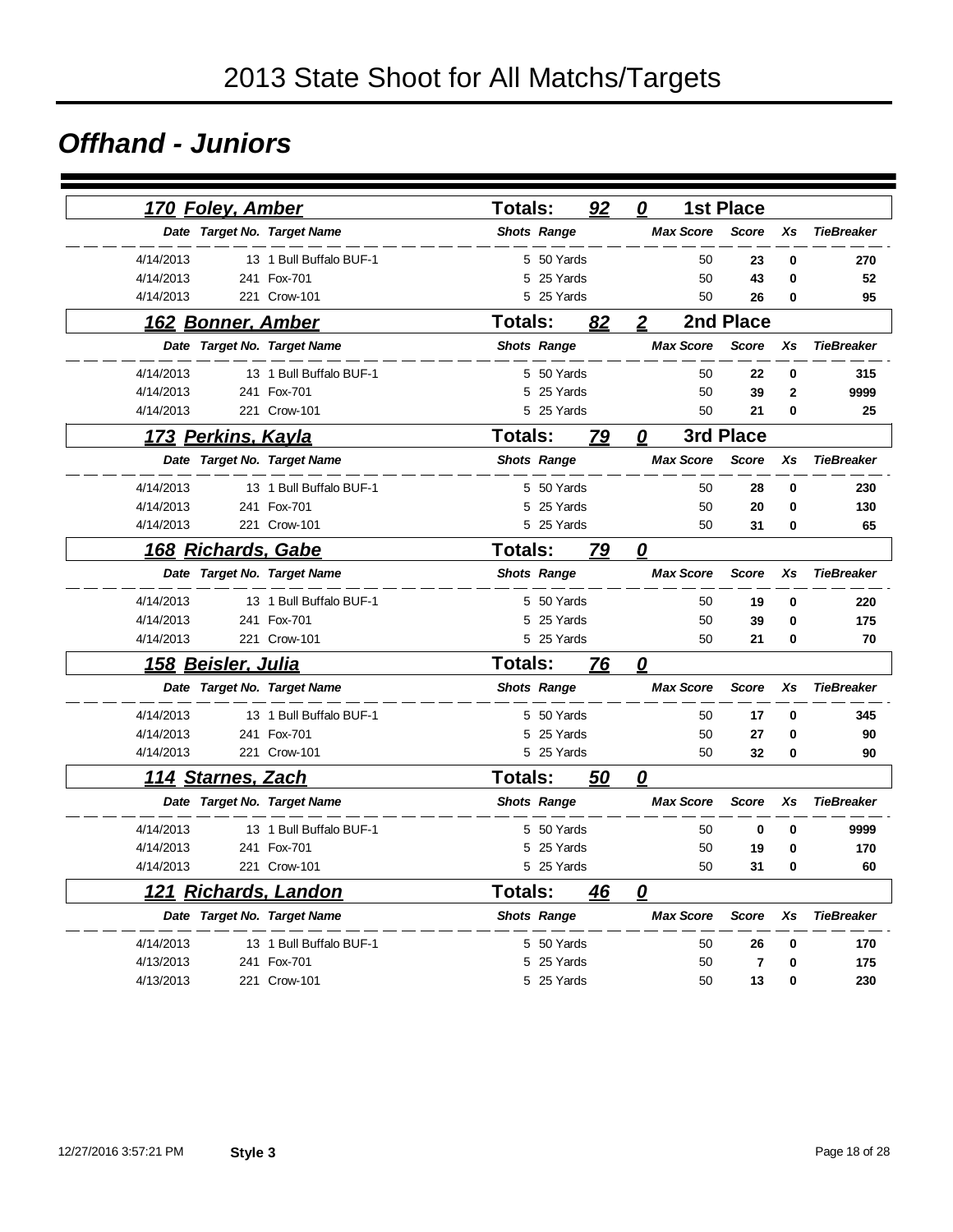### *Open Rifle - Ladies*

| <b>Neeson, Darcie</b><br>141  |                         | <b>Totals:</b> |                    | 54 | 0                       |                  | <b>1st Place</b> |          |                   |
|-------------------------------|-------------------------|----------------|--------------------|----|-------------------------|------------------|------------------|----------|-------------------|
| Date Target No. Target Name   |                         |                | <b>Shots Range</b> |    |                         | <b>Max Score</b> | <b>Score</b>     | Xs       | <b>TieBreaker</b> |
| 4/13/2013                     | 43 5 Bull Buffalo B50-5 |                | 5 50 Yards         |    |                         | 50               | 28               | 0        | 250               |
| 4/14/2013                     | 271 Hare-203            | 5              | 25 Yards           |    |                         | 50               | 18               | 0        | 80                |
| 4/14/2013                     | 521 X100                |                | 5 100 Yards        |    |                         | 50               | 8                | 0        | 9999              |
| 142 Camp, Michele             |                         | Totals:        |                    | 46 | 0                       |                  | 2nd Place        |          |                   |
| Date Target No. Target Name   |                         |                | <b>Shots Range</b> |    |                         | <b>Max Score</b> | <b>Score</b>     | Xs       | <b>TieBreaker</b> |
| 4/14/2013                     | 43 5 Bull Buffalo B50-5 |                | 5 50 Yards         |    |                         | 50               | 12               | $\bf{0}$ | 125               |
| 4/13/2013                     | 271 Hare-203            | 5              | 25 Yards           |    |                         | 50               | 27               | 0        | 100               |
| 4/14/2013                     | 521 X100                |                | 5 100 Yards        |    |                         | 50               | 7                | 0        | 9999              |
| <u> 117 Poulin, Jessica</u>   |                         | Totals:        |                    | 41 | 0                       |                  | 3rd Place        |          |                   |
| Date Target No. Target Name   |                         |                | <b>Shots Range</b> |    |                         | <b>Max Score</b> | <b>Score</b>     | Xs       | <b>TieBreaker</b> |
| 4/14/2013                     | 43 5 Bull Buffalo B50-5 |                | 5 50 Yards         |    |                         | 50               | 16               | 0        | 9999              |
| 4/13/2013                     | 271 Hare-203            | 5              | 25 Yards           |    |                         | 50               | 25               | $\bf{0}$ | 60                |
| 4/14/2013                     | 521 X100                |                | 5 100 Yards        |    |                         | 50               | 0                | 0        | 9999              |
| <u>101 Henderson, Margret</u> |                         | <b>Totals:</b> |                    | 32 | 0                       |                  |                  |          |                   |
| Date Target No. Target Name   |                         |                | <b>Shots Range</b> |    |                         | <b>Max Score</b> | <b>Score</b>     | Xs       | <b>TieBreaker</b> |
| 4/14/2013                     | 43 5 Bull Buffalo B50-5 |                | 5 50 Yards         |    |                         | 50               | 14               | 0        | 125               |
| 4/14/2013<br>271              | Hare-203                |                | 5 25 Yards         |    |                         | 50               | 9                | 0        | 88                |
| 4/14/2013                     | 521 X100                |                | 5 100 Yards        |    |                         | 50               | 9                | 0        | 140               |
| <u>150 Hovanec, Davina</u>    |                         | Totals:        |                    | 23 | $\overline{\mathbf{0}}$ |                  |                  |          |                   |
| Date Target No. Target Name   |                         |                | <b>Shots Range</b> |    |                         | <b>Max Score</b> | <b>Score</b>     | Xs       | <b>TieBreaker</b> |
| 4/14/2013                     | 43 5 Bull Buffalo B50-5 |                | 5 50 Yards         |    |                         | 50               | 14               | 0        | 100               |
| 4/14/2013                     | 271 Hare-203            |                | 25 Yards           |    |                         | 50               | 9                | 0        | 40                |
| 4/14/2013                     | 521 X100                |                | 5 100 Yards        |    |                         | 50               | 0                | 0        | 9999              |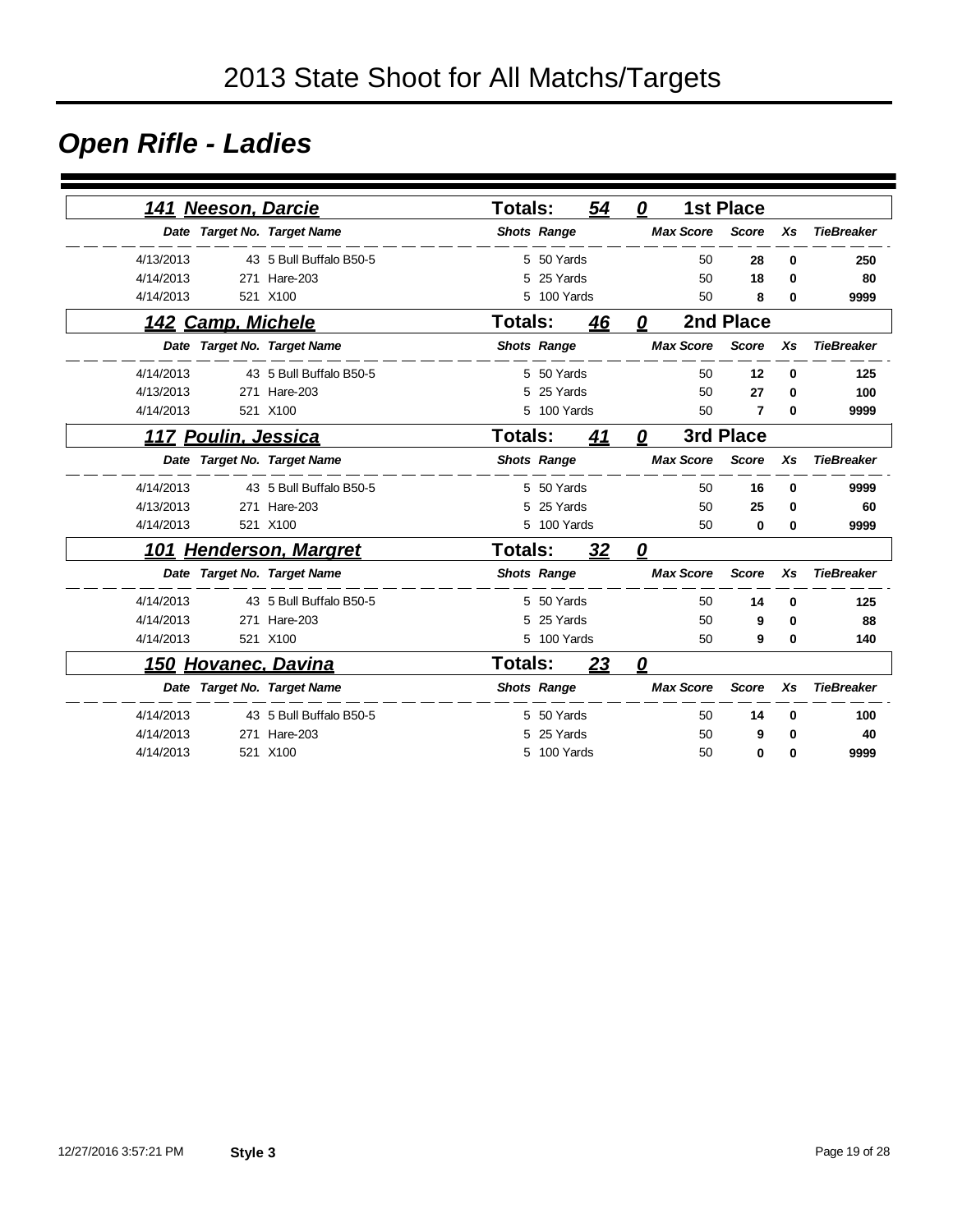### *Open Rifle - Mens*

| 130 Septon, Greg            |                         | <b>Totals:</b>     |             | 107 | $\boldsymbol{3}$        |                  | <b>1st Place</b> |    |                   |
|-----------------------------|-------------------------|--------------------|-------------|-----|-------------------------|------------------|------------------|----|-------------------|
| Date Target No. Target Name |                         | <b>Shots Range</b> |             |     |                         | <b>Max Score</b> | <b>Score</b>     | Xs | <b>TieBreaker</b> |
| 4/14/2013                   | 42 5 Bull Buffalo B50-5 |                    | 5 50 Yards  |     |                         | 50               | 35               | 0  | 58                |
| 4/14/2013                   | 270 Hare-203            |                    | 5 25 Yards  |     |                         | 50               | 44               | 3  | 34                |
| 4/14/2013                   | 520 X100                | 5                  | 100 Yards   |     |                         | 50               | 28               | 0  | 210               |
| 110 Bazemore, David         |                         | Totals:            |             | 87  | 0                       |                  | 2nd Place        |    |                   |
| Date Target No. Target Name |                         | <b>Shots Range</b> |             |     |                         | <b>Max Score</b> | <b>Score</b>     | Xs | <b>TieBreaker</b> |
| 4/14/2013                   | 42 5 Bull Buffalo B50-5 |                    | 5 50 Yards  |     |                         | 50               | 27               | 0  | 115               |
| 4/14/2013                   | 270 Hare-203            |                    | 5 25 Yards  |     |                         | 50               | 28               | 0  | 75                |
| 4/14/2013                   | 520 X100                |                    | 5 100 Yards |     |                         | 50               | 32               | 0  | 148               |
| <u> 112  Stone, Don</u>     |                         | <b>Totals:</b>     |             | 84  | 0                       |                  | 3rd Place        |    |                   |
| Date Target No. Target Name |                         | <b>Shots Range</b> |             |     |                         | <b>Max Score</b> | <b>Score</b>     | Xs | <b>TieBreaker</b> |
| 4/13/2013                   | 42 5 Bull Buffalo B50-5 |                    | 5 50 Yards  |     |                         | 50               | 31               | 0  | 98                |
| 4/13/2013                   | 270 Hare-203            | 5                  | 25 Yards    |     |                         | 50               | 43               | 0  | 35                |
| 4/13/2013                   | 520 X100                |                    | 5 100 Yards |     |                         | 50               | 10               | 0  | 182               |
| 113 Starnes, Stanton        |                         | Totals:            |             | 80  | $\overline{\mathbf{0}}$ |                  |                  |    |                   |
| Date Target No. Target Name |                         | <b>Shots Range</b> |             |     |                         | <b>Max Score</b> | <b>Score</b>     | Xs | <b>TieBreaker</b> |
| 4/14/2013                   | 42 5 Bull Buffalo B50-5 |                    | 5 50 Yards  |     |                         | 50               | 26               | 0  | 270               |
| 4/14/2013                   | 270 Hare-203            | 5                  | 25 Yards    |     |                         | 50               | 36               | 0  | 70                |
| 4/14/2013                   | 520 X100                |                    | 5 100 Yards |     |                         | 50               | 18               | 0  | 120               |
| 131                         | Derrenbacker, Jim       | <b>Totals:</b>     |             | 74  | 1                       |                  |                  |    |                   |
| Date Target No. Target Name |                         | <b>Shots Range</b> |             |     |                         | <b>Max Score</b> | <b>Score</b>     | Xs | <b>TieBreaker</b> |
| 4/13/2013                   | 42 5 Bull Buffalo B50-5 |                    | 5 50 Yards  |     |                         | 50               | 27               | 0  | 90                |
| 4/13/2013                   | 270 Hare-203            | 5                  | 25 Yards    |     |                         | 50               | 30               | 1  | 70                |
| 4/13/2013                   | 520 X100                |                    | 5 100 Yards |     |                         | 50               | 17               | 0  | 180               |
| <u>159 Hull, Jim</u>        |                         | Totals:            |             | 73  | $\overline{\mathbf{0}}$ |                  |                  |    |                   |
| Date Target No. Target Name |                         | <b>Shots Range</b> |             |     |                         | <b>Max Score</b> | <b>Score</b>     | Xs | <b>TieBreaker</b> |
| 4/13/2013                   | 42 5 Bull Buffalo B50-5 |                    | 5 50 Yards  |     |                         | 50               | 23               | 0  | 290               |
| 4/14/2013                   | 270 Hare-203            | 5                  | 25 Yards    |     |                         | 50               | 26               | 0  | 90                |
| 4/13/2013                   | 520 X100                |                    | 5 100 Yards |     |                         | 50               | 24               | 0  | 160               |
| <u>129 Tucker, James</u>    |                         | <b>Totals:</b>     |             | 54  | 0                       |                  |                  |    |                   |
| Date Target No. Target Name |                         | <b>Shots Range</b> |             |     |                         | <b>Max Score</b> | <b>Score</b>     | Xs | <b>TieBreaker</b> |
| 4/14/2013                   | 42 5 Bull Buffalo B50-5 |                    | 5 50 Yards  |     |                         | 50               | 28               | 0  | 220               |
| 4/13/2013                   | 270 Hare-203            |                    | 5 25 Yards  |     |                         | 50               | 12               | 0  | 120               |
| 4/13/2013                   | 520 X100                |                    | 5 100 Yards |     |                         | 50               | 14               | 0  | 170               |
| <u>106 Hall, Jack</u>       |                         | Totals:            |             | 54  | $\overline{\mathbf{0}}$ |                  |                  |    |                   |
| Date Target No. Target Name |                         | <b>Shots Range</b> |             |     |                         | <b>Max Score</b> | <b>Score</b>     | Xs | <b>TieBreaker</b> |
| 4/13/2013                   | 42 5 Bull Buffalo B50-5 |                    | 5 50 Yards  |     |                         | 50               | 14               | 0  | 110               |
| 4/13/2013                   | 270 Hare-203            | 5                  | 25 Yards    |     |                         | 50               | 33               | 0  | 65                |
| 4/14/2013                   | 520 X100                |                    | 5 100 Yards |     |                         | 50               | 7                | 0  | 217               |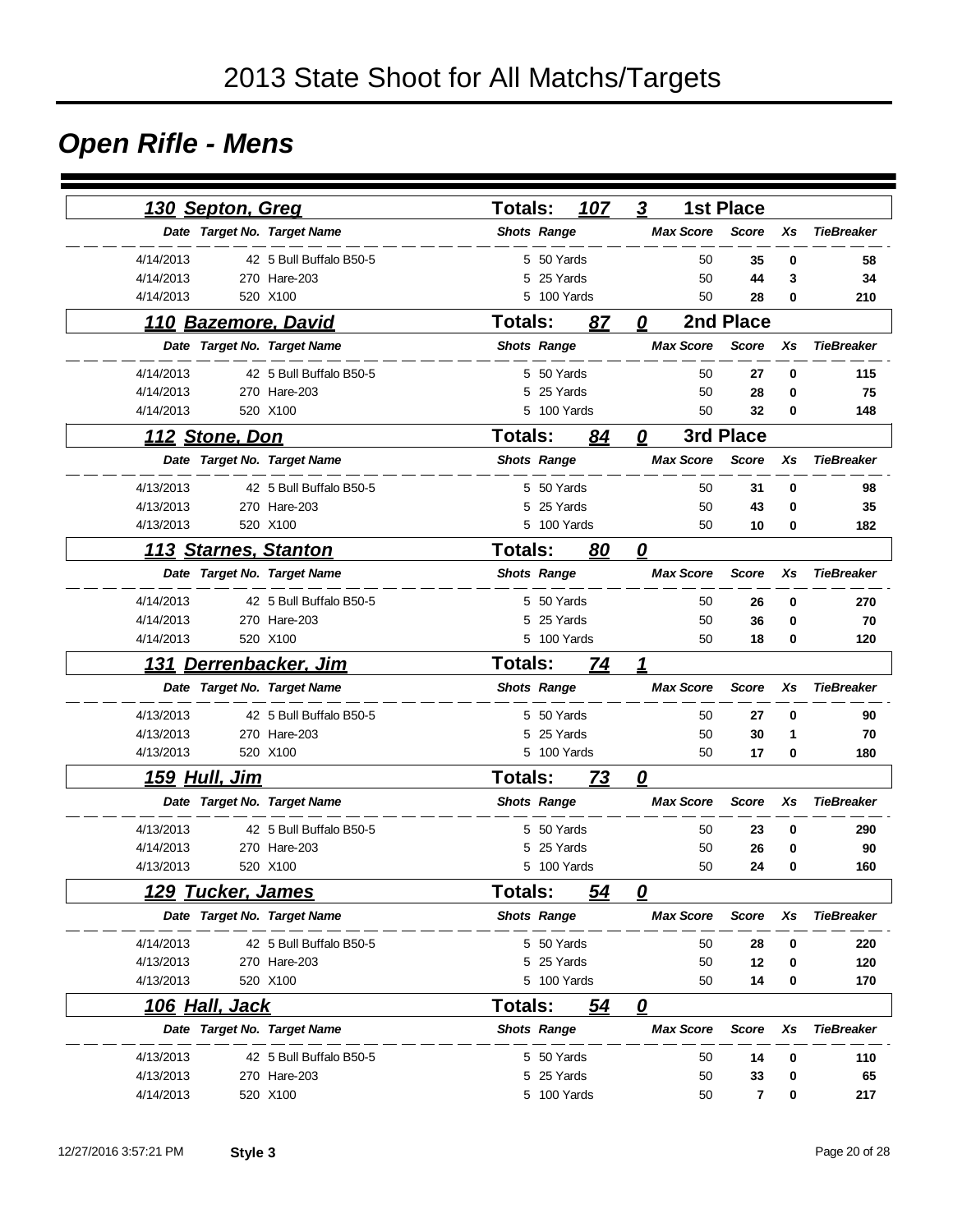|           | 132 Shafer, John          |                             | <b>Totals:</b> |                    | 51 | $\overline{\mathbf{0}}$ |              |          |                   |  |
|-----------|---------------------------|-----------------------------|----------------|--------------------|----|-------------------------|--------------|----------|-------------------|--|
|           |                           | Date Target No. Target Name |                | <b>Shots Range</b> |    | <b>Max Score</b>        | <b>Score</b> | Xs       | <b>TieBreaker</b> |  |
| 4/13/2013 |                           | 42 5 Bull Buffalo B50-5     |                | 5 50 Yards         |    | 50                      | 19           | 0        | 110               |  |
| 4/13/2013 |                           | 270 Hare-203                | 5.             | 25 Yards           |    | 50                      | 14           | $\bf{0}$ | 80                |  |
| 4/14/2013 |                           | 520 X100                    |                | 5 100 Yards        |    | 50                      | 18           | 0        | 174               |  |
|           | <u>136 Richards, Don</u>  |                             | Totals:        |                    | 38 | 0                       |              |          |                   |  |
|           |                           | Date Target No. Target Name |                | <b>Shots Range</b> |    | <b>Max Score</b>        | <b>Score</b> | Xs       | <b>TieBreaker</b> |  |
| 4/14/2013 |                           | 42 5 Bull Buffalo B50-5     |                | 5 50 Yards         |    | 50                      | 17           | $\bf{0}$ | 16                |  |
| 4/14/2013 |                           | 270 Hare-203                | 5              | 25 Yards           |    | 50                      | 14           | 0        | 100               |  |
| 4/14/2013 |                           | 520 X100                    |                | 5 100 Yards        |    | 50                      | 7            | $\bf{0}$ | 170               |  |
|           | 114 Starnes, Zach         |                             | <b>Totals:</b> |                    | 36 | 0                       |              |          |                   |  |
|           |                           | Date Target No. Target Name |                | <b>Shots Range</b> |    | <b>Max Score</b>        | <b>Score</b> | Xs       | <b>TieBreaker</b> |  |
| 4/14/2013 |                           | 42 5 Bull Buffalo B50-5     |                | 5 50 Yards         |    | 50                      | 18           | 0        | 297               |  |
| 4/14/2013 |                           | 270 Hare-203                | 5              | 25 Yards           |    | 50                      | 18           | 0        | 130               |  |
| 4/14/2013 |                           | 520 X100                    |                | 5 100 Yards        |    | 50                      | 0            | 0        | 9999              |  |
|           | <u>128 Beisler, Chris</u> |                             | <b>Totals:</b> |                    | 9  | $\overline{\mathbf{0}}$ |              |          |                   |  |
|           |                           | Date Target No. Target Name |                | <b>Shots Range</b> |    | <b>Max Score</b>        | <b>Score</b> | Xs       | <b>TieBreaker</b> |  |
| 4/14/2013 |                           | 42 5 Bull Buffalo B50-5     |                | 5 50 Yards         |    | 50                      | 6            | 0        | 285               |  |
| 4/14/2013 |                           | 270 Hare-203                |                | 25 Yards           |    | 50                      | 3            | $\bf{0}$ | 140               |  |
| 4/14/2013 |                           | 520 X100                    |                | 5 100 Yards        |    | 50                      | 0            | 0        | 9999              |  |
|           | 135 Burns, John           |                             | <b>Totals:</b> |                    | 8  | $\overline{\mathbf{0}}$ |              |          |                   |  |
|           |                           | Date Target No. Target Name |                | <b>Shots Range</b> |    | <b>Max Score</b>        | Score        | Xs       | <b>TieBreaker</b> |  |
| 4/14/2013 |                           | 42 5 Bull Buffalo B50-5     |                | 5 50 Yards         |    | 50                      | 0            | $\bf{0}$ | 9999              |  |
| 4/20/2013 |                           | 270 Hare-203                | 5              | 25 Yards           |    | 50                      | 0            | 0        | 0                 |  |
| 4/14/2013 |                           | 520 X100                    |                | 5 100 Yards        |    | 50                      | 8            | 0        | 180               |  |
|           | <u>145 Poulin, Troy</u>   |                             | <b>Totals:</b> |                    | 0  | $\overline{\mathbf{0}}$ |              |          |                   |  |
|           |                           | Date Target No. Target Name |                | <b>Shots Range</b> |    | <b>Max Score</b>        | <b>Score</b> | Xs       | <b>TieBreaker</b> |  |
| 4/14/2013 |                           | 42 5 Bull Buffalo B50-5     | 5.             | 50 Yards           |    | 50                      | 0            | 0        | 0                 |  |
| 4/14/2013 |                           | 270 Hare-203                |                | 25 Yards           |    | 50                      | 0            | $\bf{0}$ | 9999              |  |
| 4/14/2013 |                           | 520 X100                    |                | 5 100 Yards        |    | 50                      | $\Omega$     | $\bf{0}$ | 9999              |  |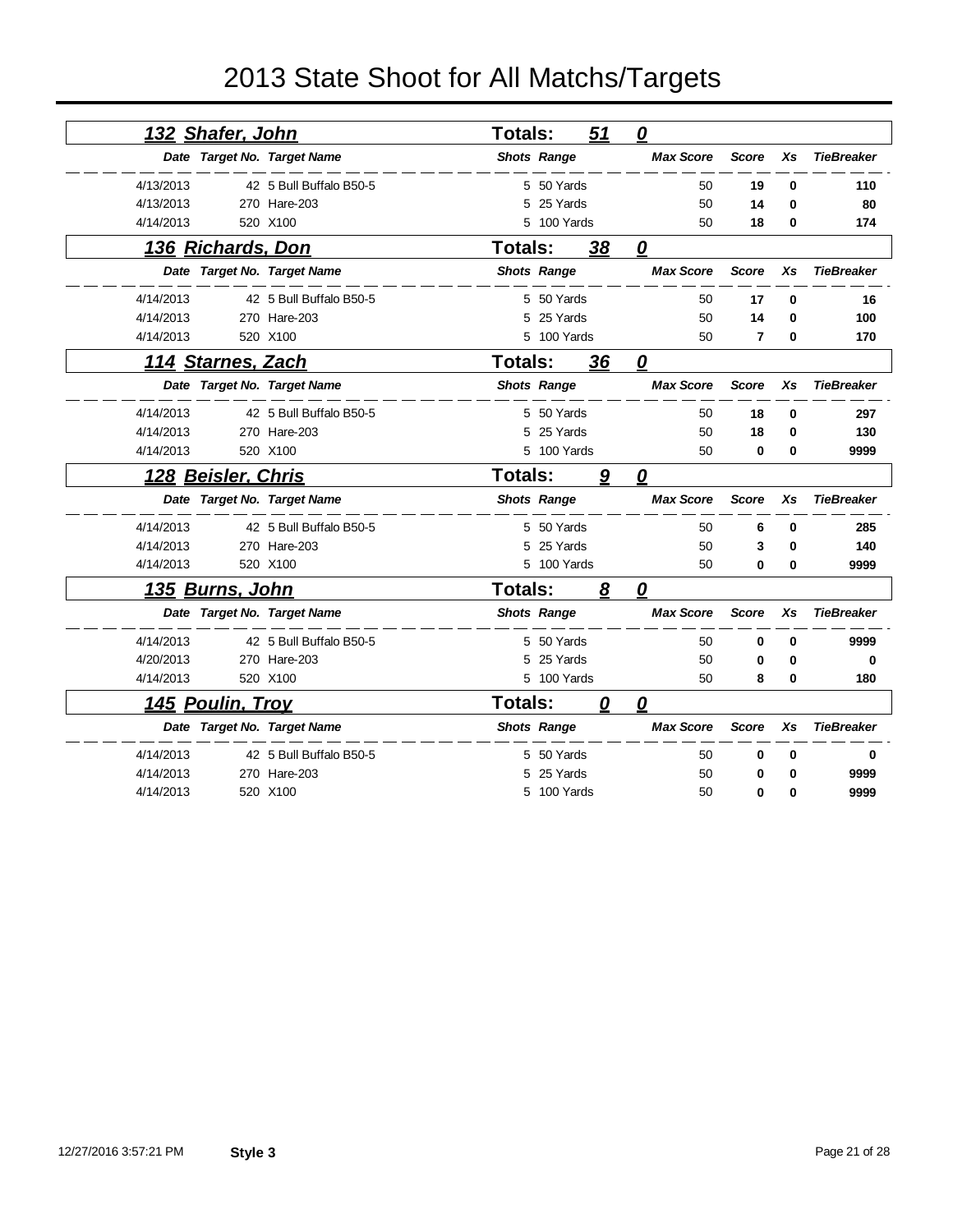# *Pistol - Open*

| <u>107 Jenkins, Tim</u>         | <b>Totals:</b> | 160                | 1                       | <b>1st Place</b> |    |                   |
|---------------------------------|----------------|--------------------|-------------------------|------------------|----|-------------------|
| Date Target No. Target Name     |                | <b>Shots Range</b> | <b>Max Score</b>        | <b>Score</b>     | Xs | <b>TieBreaker</b> |
| 4/13/2013<br>341 Pistol 50 Yard |                | 5 50 Yards         | 100                     | 71               | 0  | 245               |
| 4/13/2013<br>340 Pistol 25 Yard |                | 5 25 Yards         | 100                     | 89               | 1  | 140               |
| 130 Septon, Greg                | Totals:        | 154                | 1                       | 2nd Place        |    |                   |
| Date Target No. Target Name     |                | <b>Shots Range</b> | <b>Max Score</b>        | <b>Score</b>     | Xs | <b>TieBreaker</b> |
| 4/14/2013<br>341 Pistol 50 Yard |                | 5 50 Yards         | 100                     | 74               | 0  | 189               |
| 4/14/2013<br>340 Pistol 25 Yard |                | 5 25 Yards         | 100                     | 80               | 1  | 80                |
| <u>112 Stone, Don</u>           | <b>Totals:</b> | <u> 153</u>        | $\overline{2}$          | 3rd Place        |    |                   |
| Date Target No. Target Name     |                | <b>Shots Range</b> | <b>Max Score</b>        | <b>Score</b>     | Xs | <b>TieBreaker</b> |
| 4/13/2013<br>341 Pistol 50 Yard |                | 5 50 Yards         | 100                     | 64               | 0  | 253               |
| 4/13/2013<br>340 Pistol 25 Yard |                | 5 25 Yards         | 100                     | 89               | 2  | 151               |
| <u>126 Thompson, Bud</u>        | Totals:        | 151                | 1                       |                  |    |                   |
| Date Target No. Target Name     |                | <b>Shots Range</b> | <b>Max Score</b>        | <b>Score</b>     | Xs | <b>TieBreaker</b> |
| 4/13/2013<br>341 Pistol 50 Yard |                | 5 50 Yards         | 100                     | 73               | 1  | 220               |
| 4/13/2013<br>340 Pistol 25 Yard |                | 5 25 Yards         | 100                     | 78               | 0  | 165               |
| <b>Wilkins, Joe</b><br>111      | <b>Totals:</b> | 148                | 0                       |                  |    |                   |
| Date Target No. Target Name     |                | <b>Shots Range</b> | <b>Max Score</b>        | <b>Score</b>     | Xs | <b>TieBreaker</b> |
| 4/14/2013<br>341 Pistol 50 Yard |                | 5 50 Yards         | 100                     | 61               | 0  | 270               |
| 4/14/2013<br>340 Pistol 25 Yard |                | 5 25 Yards         | 100                     | 87               | 0  | 165               |
| <u> 114 Starnes, Zach</u>       | <b>Totals:</b> | 104                | $\overline{\mathbf{0}}$ |                  |    |                   |
| Date Target No. Target Name     |                | <b>Shots Range</b> | <b>Max Score</b>        | <b>Score</b>     | Xs | <b>TieBreaker</b> |
| 4/14/2013<br>341 Pistol 50 Yard |                | 5 50 Yards         | 100                     | 42               | 0  | 9999              |
| 4/14/2013<br>340 Pistol 25 Yard |                | 5 25 Yards         | 100                     | 62               | 0  | 235               |
| <u> 128 Beisler, Chris</u>      | <b>Totals:</b> | <u>94</u>          | 1                       |                  |    |                   |
| Date Target No. Target Name     |                | <b>Shots Range</b> | <b>Max Score</b>        | <b>Score</b>     | Xs | <b>TieBreaker</b> |
| 4/14/2013<br>341 Pistol 50 Yard |                | 5 50 Yards         | 100                     | 47               | 0  | 9999              |
| 4/14/2013<br>340 Pistol 25 Yard |                | 5 25 Yards         | 100                     | 47               | 1  | 9999              |
| <u>133 Beisler, Greq</u>        | <b>Totals:</b> | 67                 | n                       |                  |    |                   |
| Date Target No. Target Name     |                | <b>Shots Range</b> | <b>Max Score</b>        | Score            | Xs | <b>TieBreaker</b> |
| 4/14/2013<br>341 Pistol 50 Yard |                | 5 50 Yards         | 100                     | 10               | 0  | 290               |
| 4/14/2013<br>340 Pistol 25 Yard |                | 5 25 Yards         | 100                     | 57               | 0  | 33                |
| <b>113 Starnes, Stanton</b>     | Totals:        | 64                 | $\overline{\mathbf{0}}$ |                  |    |                   |
| Date Target No. Target Name     |                | <b>Shots Range</b> | <b>Max Score</b>        | <b>Score</b>     | Xs | <b>TieBreaker</b> |
| 4/14/2013<br>341 Pistol 50 Yard |                | 5 50 Yards         | 100                     | 11               | 0  | 9999              |
| 4/14/2013<br>340 Pistol 25 Yard |                | 5 25 Yards         | 100                     | 53               | 0  | 9999              |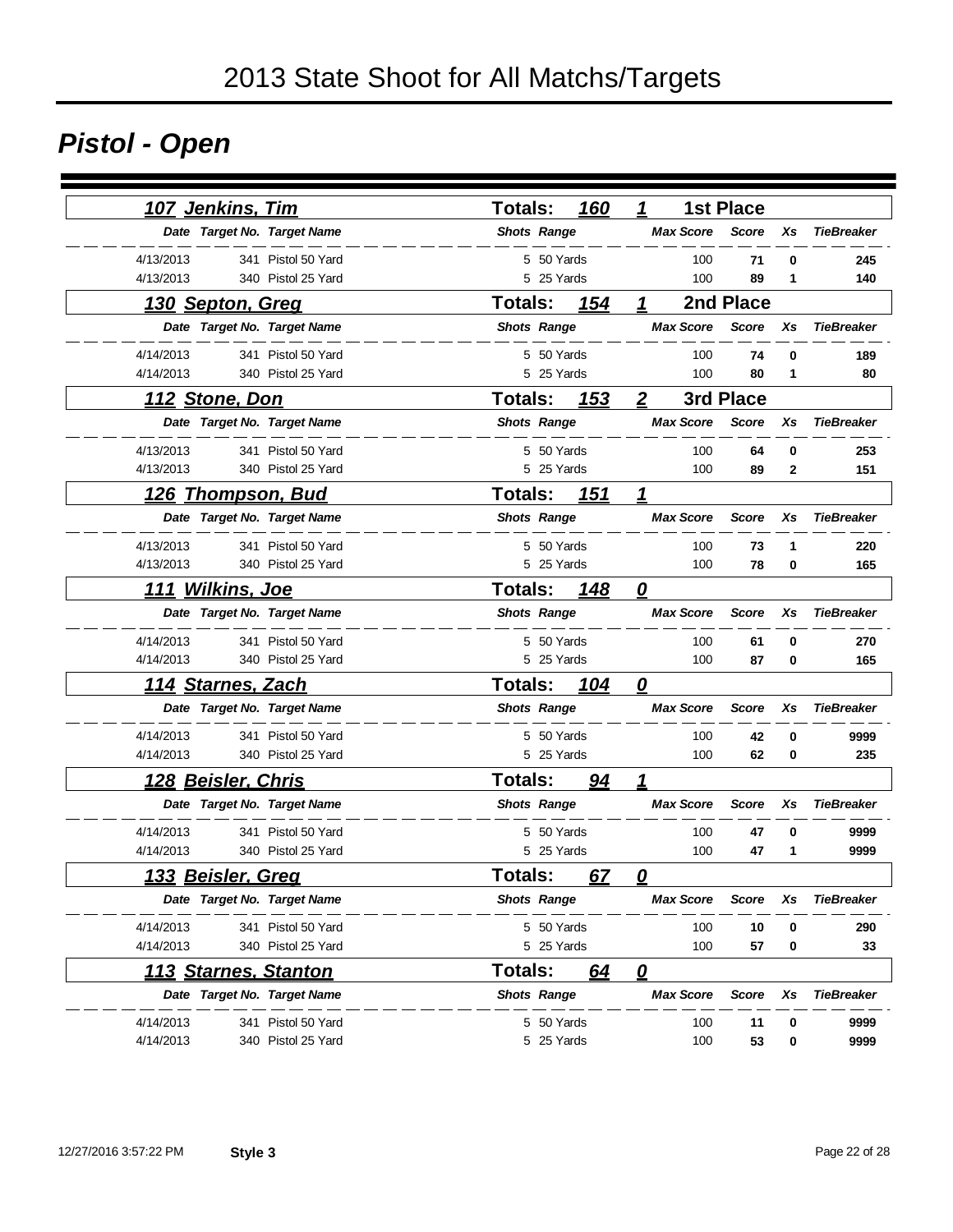|                   |              |       | 0                | <u>43</u> |                    | <b>Totals:</b> |                             | 141 Neeson, Darcie |           |
|-------------------|--------------|-------|------------------|-----------|--------------------|----------------|-----------------------------|--------------------|-----------|
| TieBreaker        | Xs.          | Score | <b>Max Score</b> |           | <b>Shots Range</b> |                | Date Target No. Target Name |                    |           |
| 9999              | 0            | 6     | 100              |           | 5 50 Yards         |                | 341 Pistol 50 Yard          |                    | 4/14/2013 |
| 9999              | 0            | 37    | 100              |           | 5 25 Yards         |                | 340 Pistol 25 Yard          |                    | 4/14/2013 |
|                   |              |       | 0                | <u>38</u> |                    | Totals:        |                             | 142 Camp, Michele  |           |
| <b>TieBreaker</b> | Xs.          | Score | <b>Max Score</b> |           | <b>Shots Range</b> |                | Date Target No. Target Name |                    |           |
| 9999              | $\mathbf{0}$ | 11    | 100              |           | 5 50 Yards         |                | 341 Pistol 50 Yard          |                    | 4/14/2013 |
| 290               | 0            | 27    | 100              |           | 5 25 Yards         |                | 340 Pistol 25 Yard          |                    | 4/14/2013 |

#### *Primitive - Juniors*

|           | 114 Starnes, Zach         |                             | <b>Totals:</b> |                    | <u>110</u> | 0 |                  | <b>1st Place</b> |          |                   |
|-----------|---------------------------|-----------------------------|----------------|--------------------|------------|---|------------------|------------------|----------|-------------------|
|           |                           | Date Target No. Target Name |                | <b>Shots Range</b> |            |   | <b>Max Score</b> | Score            | Xs       | <b>TieBreaker</b> |
| 4/14/2013 |                           | 350 Primative - Juniors     |                | 20 N/A             |            |   | 200              | 110              | 0        | 9999              |
|           | <u>162 Bonner, Amber</u>  |                             | Totals:        |                    | <u>70</u>  | 0 |                  | 2nd Place        |          |                   |
|           |                           | Date Target No. Target Name |                | <b>Shots Range</b> |            |   | <b>Max Score</b> | Score            | Xs       | <b>TieBreaker</b> |
| 4/14/2013 |                           | 350 Primative - Juniors     |                | 20 N/A             |            |   | 200              | 70               | $\bf{0}$ | 95                |
|           |                           | 121 Richards, Landon        | Totals:        |                    | 60         | 0 |                  | 3rd Place        |          |                   |
|           |                           | Date Target No. Target Name |                | <b>Shots Range</b> |            |   | <b>Max Score</b> | Score            | Xs       | <b>TieBreaker</b> |
| 4/14/2013 |                           | 350 Primative - Juniors     |                | 20 N/A             |            |   | 200              | 60               | 0        | 100               |
|           | <u>168 Richards, Gabe</u> |                             | Totals:        |                    | 60         | 0 |                  |                  |          |                   |
|           |                           | Date Target No. Target Name |                | <b>Shots Range</b> |            |   | <b>Max Score</b> | Score            | Xs       | <b>TieBreaker</b> |
| 4/14/2013 |                           | 350 Primative - Juniors     |                | 20 N/A             |            |   | 200              | 60               | 0        | 9999              |
|           | 169 Richards, Leah        |                             | Totals:        |                    | 0          | 0 |                  |                  |          |                   |
|           |                           | Date Target No. Target Name |                | <b>Shots Range</b> |            |   | <b>Max Score</b> | <b>Score</b>     | Xs       | <b>TieBreaker</b> |
| 4/14/2013 |                           | 350 Primative - Juniors     |                | 20 N/A             |            |   | 200              | 0                | 0        | 9999              |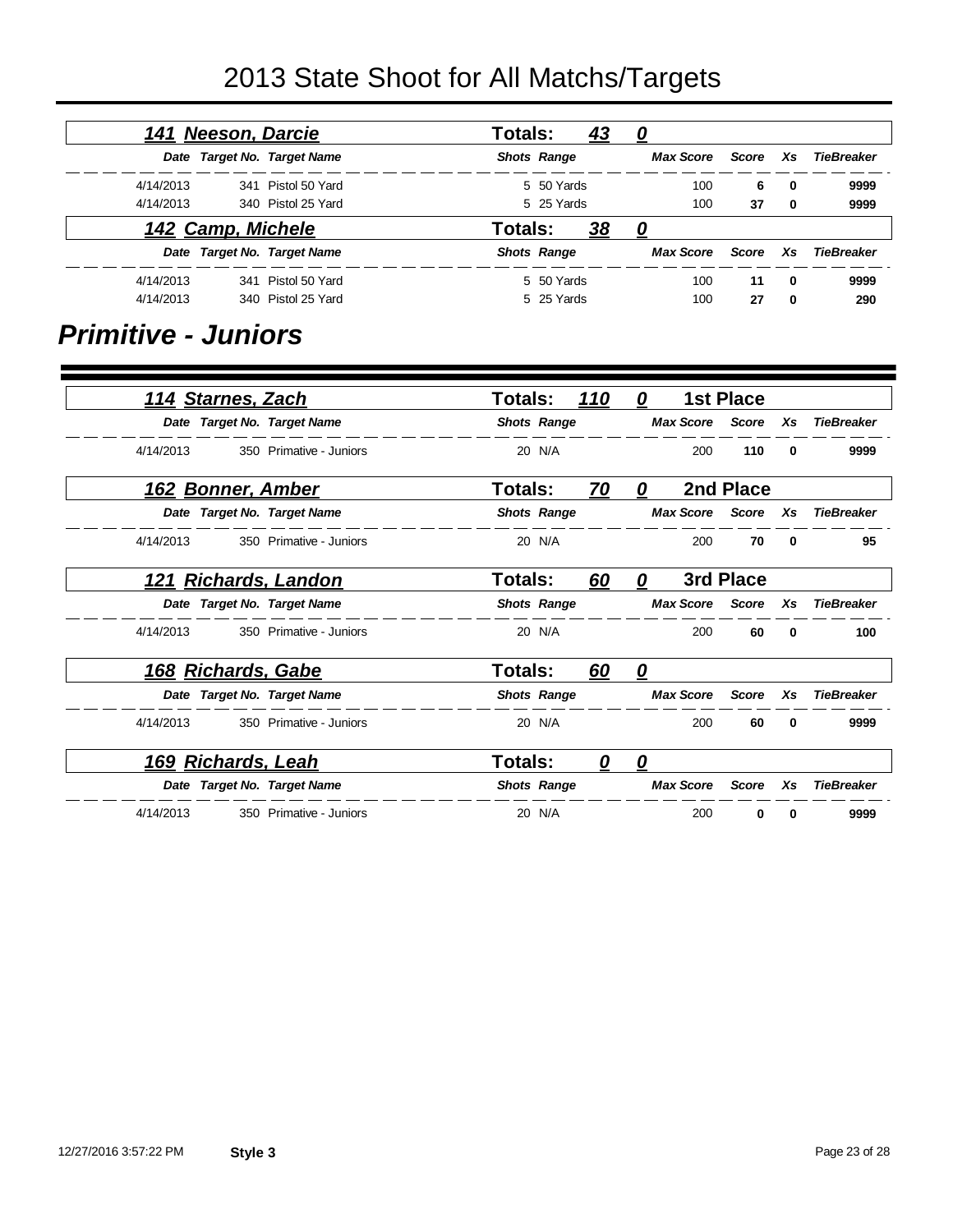#### *Primitive - Ladies*

| <b>Henderson, Margret</b><br>101    | <b>Totals:</b> |                    | 120<br>0                       |                  | <b>1st Place</b> |              |                   |
|-------------------------------------|----------------|--------------------|--------------------------------|------------------|------------------|--------------|-------------------|
| Date Target No. Target Name         |                | <b>Shots Range</b> |                                | <b>Max Score</b> | <b>Score</b>     | Xs           | <b>TieBreaker</b> |
| 4/13/2013<br>360 Primative - Ladies |                | 20 N/A             |                                | 200              | 120              | $\bf{0}$     | 28                |
| 142 Camp, Michele                   | <b>Totals:</b> |                    | 120<br>0                       |                  | 2nd Place        |              |                   |
| Date Target No. Target Name         |                | <b>Shots Range</b> |                                | <b>Max Score</b> | <b>Score</b>     | Xs           | <b>TieBreaker</b> |
| 4/14/2013<br>360 Primative - Ladies |                | 20 N/A             |                                | 200              | 120              | 0            | 9999              |
| <u>134 Beisler, Kimberly</u>        | <b>Totals:</b> |                    | 80<br>0                        |                  | 3rd Place        |              |                   |
| Date Target No. Target Name         |                | <b>Shots Range</b> |                                | <b>Max Score</b> | <b>Score</b>     | Xs           | <b>TieBreaker</b> |
| 4/13/2013<br>360 Primative - Ladies |                | 20 N/A             |                                | 200              | 80               | $\mathbf{0}$ | 15                |
| <u>117 Poulin, Jessica</u>          | Totals:        |                    | 80<br>0                        |                  |                  |              |                   |
| Date Target No. Target Name         |                | <b>Shots Range</b> |                                | <b>Max Score</b> | <b>Score</b>     | Xs           | <b>TieBreaker</b> |
| 4/14/2013<br>360 Primative - Ladies |                | 20 N/A             |                                | 200              | 80               | $\bf{0}$     | 57                |
| 141 Neeson, Darcie                  | <b>Totals:</b> |                    | 80<br>0                        |                  |                  |              |                   |
| Date Target No. Target Name         |                | <b>Shots Range</b> |                                | <b>Max Score</b> | <b>Score</b>     | Xs           | <b>TieBreaker</b> |
| 4/13/2013<br>360 Primative - Ladies |                | 20 N/A             |                                | 200              | 80               | $\bf{0}$     | 9999              |
| <u>138 Fulbright, Glynda</u>        | <b>Totals:</b> |                    | <u>70</u><br>$\mathbf{\Omega}$ |                  |                  |              |                   |
| Date Target No. Target Name         |                | <b>Shots Range</b> |                                | <b>Max Score</b> | <b>Score</b>     | Xs           | <b>TieBreaker</b> |
| 4/13/2013<br>360 Primative - Ladies |                | 20 N/A             |                                | 200              | 70               | 0            | 30                |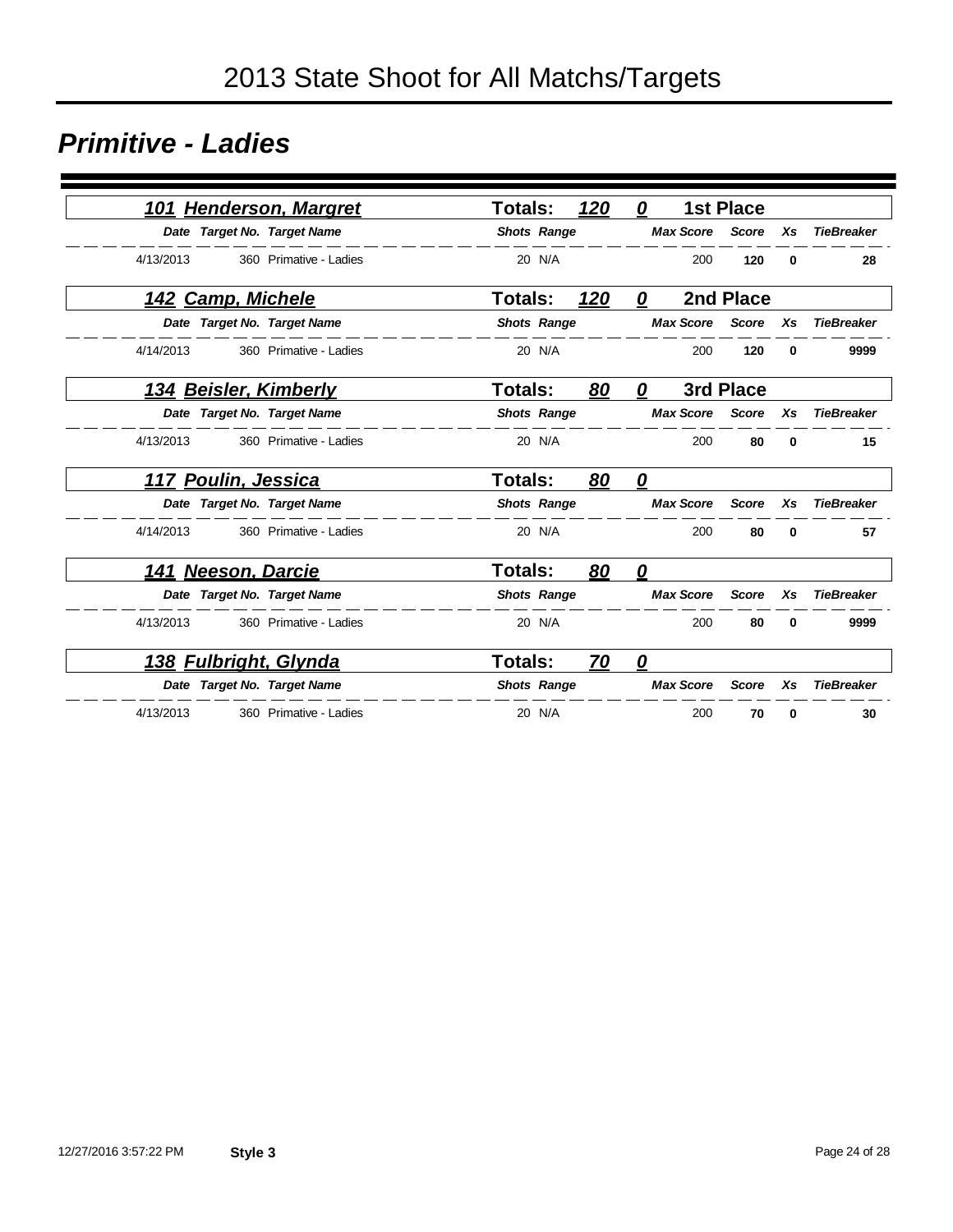#### *Primitive - Mens*

| 112 Stone, Don                    | 120<br><b>Totals:</b> | <b>1st Place</b><br>0   |                    |                   |
|-----------------------------------|-----------------------|-------------------------|--------------------|-------------------|
| Date Target No. Target Name       | <b>Shots Range</b>    | <b>Max Score</b>        | <b>Score</b><br>Xs | <b>TieBreaker</b> |
| 4/14/2013<br>370 Primative - Mens | 20 N/A                | 200                     | 120<br>0           | 30                |
| <u> 103 Fannin, Joe</u>           | <b>Totals:</b><br>120 | 2nd Place<br>0          |                    |                   |
| Date Target No. Target Name       | <b>Shots Range</b>    | <b>Max Score</b>        | Score<br>Xs        | <b>TieBreaker</b> |
| 4/14/2013<br>370 Primative - Mens | 20 N/A                | 200                     | 120<br>0           | 55                |
| <u>125 McIntyre, Mike</u>         | <b>Totals:</b><br>120 | 3rd Place<br>0          |                    |                   |
| Date Target No. Target Name       | <b>Shots Range</b>    | <b>Max Score</b>        | <b>Score</b><br>Xs | <b>TieBreaker</b> |
| 4/14/2013<br>370 Primative - Mens | 20 N/A                | 200                     | 120<br>0           | 71                |
| 126 Thompson, Bud                 | <b>Totals:</b><br>110 | $\mathbf{Q}$            |                    |                   |
| Date Target No. Target Name       | <b>Shots Range</b>    | <b>Max Score</b>        | <b>Score</b><br>Xs | <b>TieBreaker</b> |
| 4/13/2013<br>370 Primative - Mens | 20 N/A                | 200                     | 110<br>0           | 40                |
| 110 Bazemore, David               | 110<br><b>Totals:</b> | $\overline{\mathbf{0}}$ |                    |                   |
| Date Target No. Target Name       | <b>Shots Range</b>    | <b>Max Score</b>        | <b>Score</b><br>Xs | <b>TieBreaker</b> |
| 4/14/2013<br>370 Primative - Mens | 20 N/A                | 200                     | 110<br>0           | 57                |
| 113 Starnes, Stanton              | 100<br><b>Totals:</b> | 0                       |                    |                   |
| Date Target No. Target Name       | <b>Shots Range</b>    | <b>Max Score</b>        | <b>Score</b><br>Xs | <b>TieBreaker</b> |
| 4/14/2013<br>370 Primative - Mens | 20 N/A                | 200                     | 100<br>0           | 20                |
| <u>137 Fulbright, Greq</u>        | <b>Totals:</b><br>90  | 0                       |                    |                   |
| Date Target No. Target Name       | <b>Shots Range</b>    | <b>Max Score</b>        | <b>Score</b><br>Xs | <b>TieBreaker</b> |
| 4/13/2013<br>370 Primative - Mens | 20 N/A                | 200                     | 90<br>0            | 29                |
| <u>106 Hall, Jack</u>             | Totals:<br>90         | 0                       |                    |                   |
| Date Target No. Target Name       | <b>Shots Range</b>    | <b>Max Score</b>        | <b>Score</b><br>Xs | <b>TieBreaker</b> |
| 4/14/2013<br>370 Primative - Mens | 20 N/A                | 200                     | 90<br>0            | 70                |
| 116 Hildebrand, Jacob             | <b>Totals:</b><br>80  | $\mathbf{Q}$            |                    |                   |
| Date Target No. Target Name       | <b>Shots Range</b>    | <b>Max Score</b>        | <b>Score</b><br>Xs | <b>TieBreaker</b> |
| 370 Primative - Mens<br>4/14/2013 | 20 N/A                | 200                     | 80<br>0            | 50                |
| <u> 128 Beisler, Chris</u>        | Totals:<br><u>70</u>  | $\overline{\mathbf{0}}$ |                    |                   |
| Date Target No. Target Name       | <b>Shots Range</b>    | <b>Max Score</b>        | Score<br>Xs        | <b>TieBreaker</b> |
| 4/13/2013<br>370 Primative - Mens | 20 N/A                | 200                     | 70<br>0            | 142               |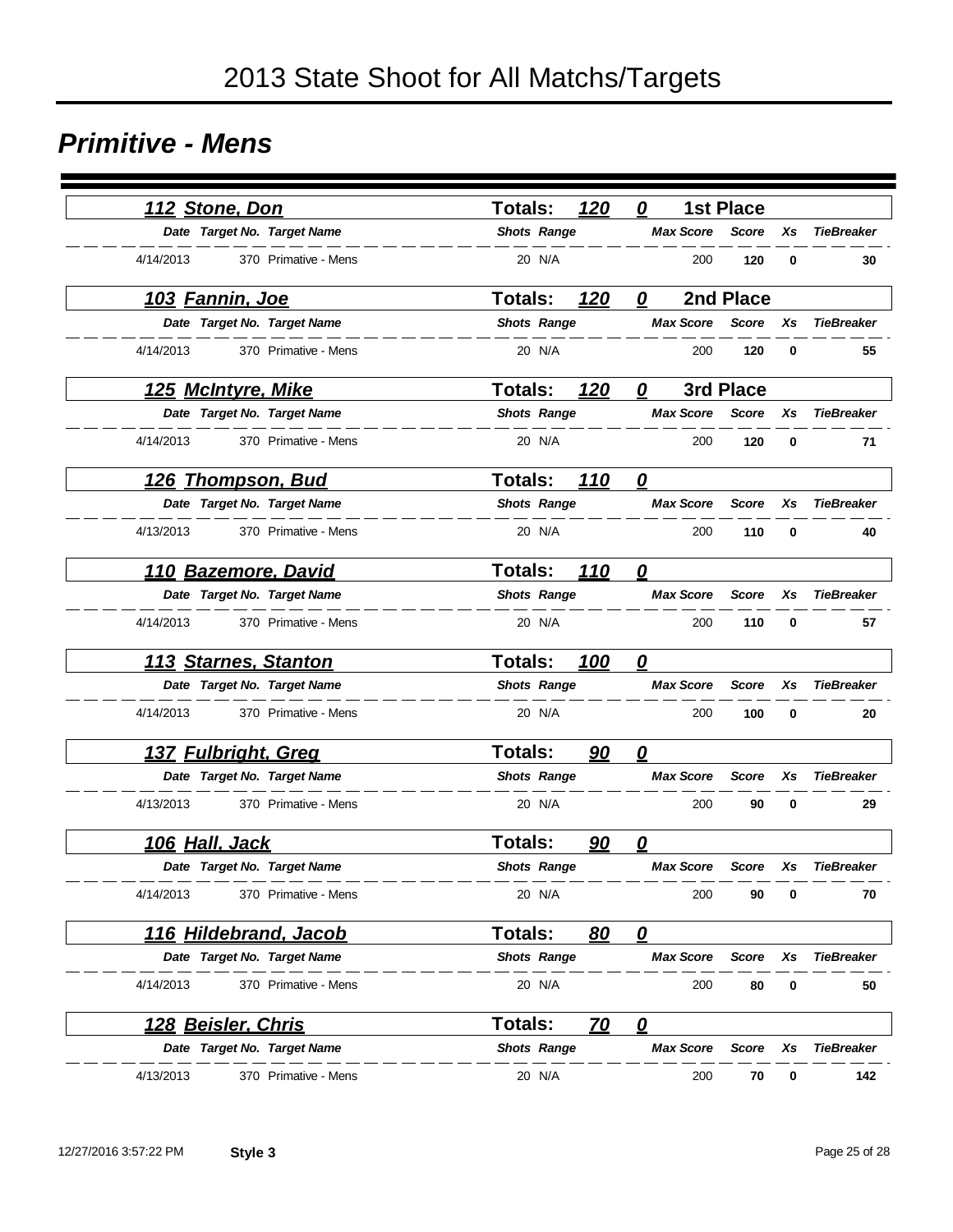| 133 Beisler, Greg |                   | Totals:                     |                | <u>60</u>          | <u>0</u>  |                  |              |              |                   |
|-------------------|-------------------|-----------------------------|----------------|--------------------|-----------|------------------|--------------|--------------|-------------------|
|                   |                   | Date Target No. Target Name |                | <b>Shots Range</b> |           | <b>Max Score</b> | Score        | Xs           | TieBreaker        |
| 4/13/2013         |                   | 370 Primative - Mens        |                | 20 N/A             |           | 200              | 60           | $\bf{0}$     | 103               |
|                   | 129 Tucker, James |                             | <b>Totals:</b> |                    | <u>30</u> | <u>0</u>         |              |              |                   |
|                   |                   | Date Target No. Target Name |                | <b>Shots Range</b> |           | <b>Max Score</b> | Score        | Xs           | <b>TieBreaker</b> |
| 4/14/2013         |                   | 370 Primative - Mens        |                | 20 N/A             |           | 200              | 30           | $\mathbf{0}$ | 45                |
|                   | 132 Shafer, John  |                             | Totals:        |                    | U         | 0                |              |              |                   |
|                   |                   | Date Target No. Target Name |                | <b>Shots Range</b> |           | <b>Max Score</b> | <b>Score</b> | Xs.          | <b>TieBreaker</b> |
| 4/14/2013         |                   | 370 Primative - Mens        |                | 20 N/A             |           | 200              | 0            | $\bf{0}$     | 9999              |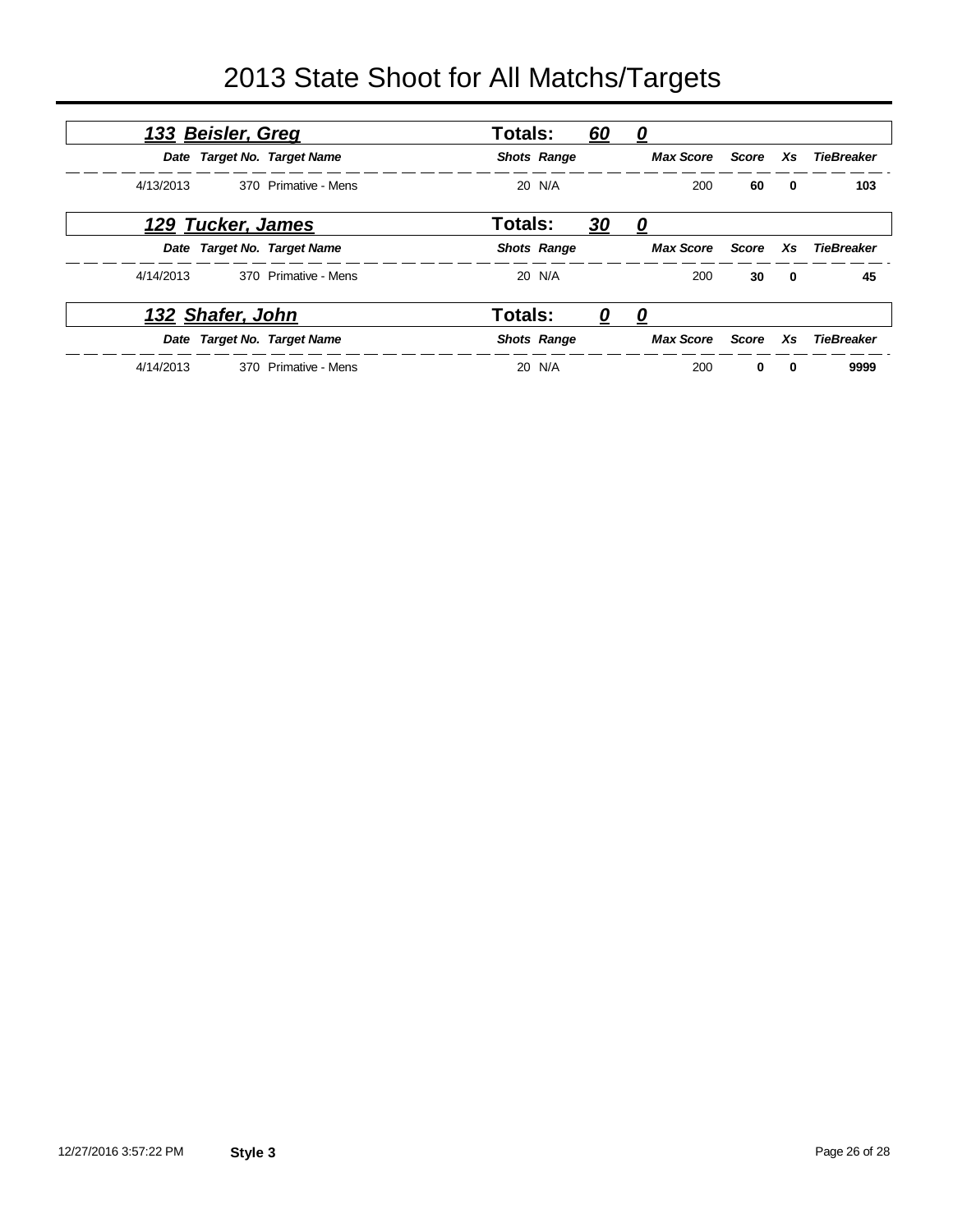# *Trade Gun - Open*

| 135 Burns, John             |                         | <b>Totals:</b> |                    | 96 | 0                       |                  | <b>1st Place</b> |           |                   |
|-----------------------------|-------------------------|----------------|--------------------|----|-------------------------|------------------|------------------|-----------|-------------------|
| Date Target No. Target Name |                         |                | <b>Shots Range</b> |    |                         | <b>Max Score</b> | <b>Score</b>     | Xs        | <b>TieBreaker</b> |
| 4/13/2013                   | 30 3 Bull               |                | 5 50 Yards         |    |                         | 50               | 33               | 0         | 125               |
| 4/13/2013                   | 320 Left Facing Buffalo | 5              | 25 Yards           |    |                         | 50               | 43               | 0         | 80                |
| 4/13/2013                   | 190 Bottles             |                | 5 25 Yards         |    |                         | 50               | 20               | 0         | 102               |
|                             |                         |                | <b>Totals:</b>     |    | 1                       |                  | 2nd Place        |           |                   |
| 160 Kelley, Mike            |                         |                |                    | 81 |                         |                  |                  |           |                   |
| Date Target No. Target Name |                         |                | <b>Shots Range</b> |    |                         | <b>Max Score</b> | <b>Score</b>     | Xs        | <b>TieBreaker</b> |
| 4/14/2013                   | 30 3 Bull               |                | 5 50 Yards         |    |                         | 50               | 26               | 1         | 150               |
| 4/14/2013                   | 320 Left Facing Buffalo | 5.             | 25 Yards           |    |                         | 50               | 33               | 0         | 250               |
| 4/14/2013                   | 190 Bottles             |                | 5 25 Yards         |    |                         | 50               | 22               | 0         | 65                |
| <u> 112 Stone, Don</u>      |                         | <b>Totals:</b> | 78<br>0            |    |                         |                  |                  | 3rd Place |                   |
| Date Target No. Target Name |                         |                | <b>Shots Range</b> |    |                         | <b>Max Score</b> | <b>Score</b>     | Xs        | <b>TieBreaker</b> |
| 4/14/2013                   | 30 3 Bull               |                | 5 50 Yards         |    |                         | 50               | 15               | 0         | 190               |
| 4/14/2013                   | 320 Left Facing Buffalo |                | 5 25 Yards         |    |                         | 50               | 43               | 0         | 157               |
| 4/14/2013                   | 190 Bottles             |                | 5 25 Yards         |    |                         | 50               | 20               | 0         | 90                |
| 126<br><u>Thompson, Bud</u> |                         | <b>Totals:</b> |                    | 75 | $\mathbf{\Omega}$       |                  |                  |           |                   |
| Date Target No. Target Name |                         |                | <b>Shots Range</b> |    |                         | <b>Max Score</b> | <b>Score</b>     | Xs        | <b>TieBreaker</b> |
| 4/14/2013                   | 30 3 Bull               |                | 5 50 Yards         |    |                         | 50               | 14               | 0         | 170               |
| 4/14/2013                   | 320 Left Facing Buffalo |                | 5 25 Yards         |    |                         | 50               | 41               | 0         | 166               |
| 4/14/2013                   | 190 Bottles             |                | 5 25 Yards         |    |                         | 50               | 20               | 0         | 140               |
| <u>139 McPherson, Tom</u>   |                         | <b>Totals:</b> |                    | 70 | $\overline{\mathbf{0}}$ |                  |                  |           |                   |
| Date Target No. Target Name |                         |                | <b>Shots Range</b> |    |                         | <b>Max Score</b> | <b>Score</b>     | Xs        | <b>TieBreaker</b> |
| 4/14/2013                   | 30 3 Bull               |                | 5 50 Yards         |    |                         | 50               | 15               | 0         | 9999              |
| 4/14/2013                   | 320 Left Facing Buffalo |                | 5 25 Yards         |    |                         | 50               | 42               | 0         | 120               |
| 4/14/2013                   | 190 Bottles             |                | 5 25 Yards         |    |                         | 50               | 13               | 0         | 245               |
| 140 Graffuis, Richard       |                         | <b>Totals:</b> |                    | 65 | 0                       |                  |                  |           |                   |
| Date Target No. Target Name |                         |                | <b>Shots Range</b> |    |                         | <b>Max Score</b> | <b>Score</b>     | Xs        | <b>TieBreaker</b> |
| 4/14/2013                   | 30 3 Bull               | 5.             | 50 Yards           |    |                         | 50               | 7                | 0         | 9999              |
| 4/13/2013                   | 320 Left Facing Buffalo | 5              | 25 Yards           |    |                         | 50               | 46               | 0         | 260               |
| 4/13/2013                   | 190 Bottles             |                | 5 25 Yards         |    |                         | 50               | 12               | 0         | 128               |
| <u>137 Fulbright, Greg</u>  |                         | <b>Totals:</b> |                    | 60 | 0                       |                  |                  |           |                   |
| Date Target No. Target Name |                         |                | <b>Shots Range</b> |    |                         | <b>Max Score</b> | Score            | Xs        | <b>TieBreaker</b> |
| 4/14/2013                   | 30 3 Bull               |                | 5 50 Yards         |    |                         | 50               | 29               | 0         | 157               |
| 4/14/2013                   | 320 Left Facing Buffalo |                | 5 25 Yards         |    |                         | 50               | 16               | 0         | 212               |
| 4/14/2013                   | 190 Bottles             |                | 5 25 Yards         |    |                         | 50               | 15               | 0         | 165               |
| 117 Poulin, Jessica         |                         | Totals:        |                    | 60 | $\overline{\mathbf{0}}$ |                  |                  |           |                   |
| Date Target No. Target Name |                         |                | <b>Shots Range</b> |    |                         | <b>Max Score</b> | <b>Score</b>     | Xs        | <b>TieBreaker</b> |
| 4/14/2013                   | 30 3 Bull               |                | 5 50 Yards         |    |                         | 50               | 15               | 0         | 9999              |
| 4/14/2013                   | 320 Left Facing Buffalo |                | 5 25 Yards         |    |                         | 50               | 26               | 0         | 290               |
| 4/14/2013                   | 190 Bottles             |                | 5 25 Yards         |    |                         | 50               | 19               | 0         | 100               |